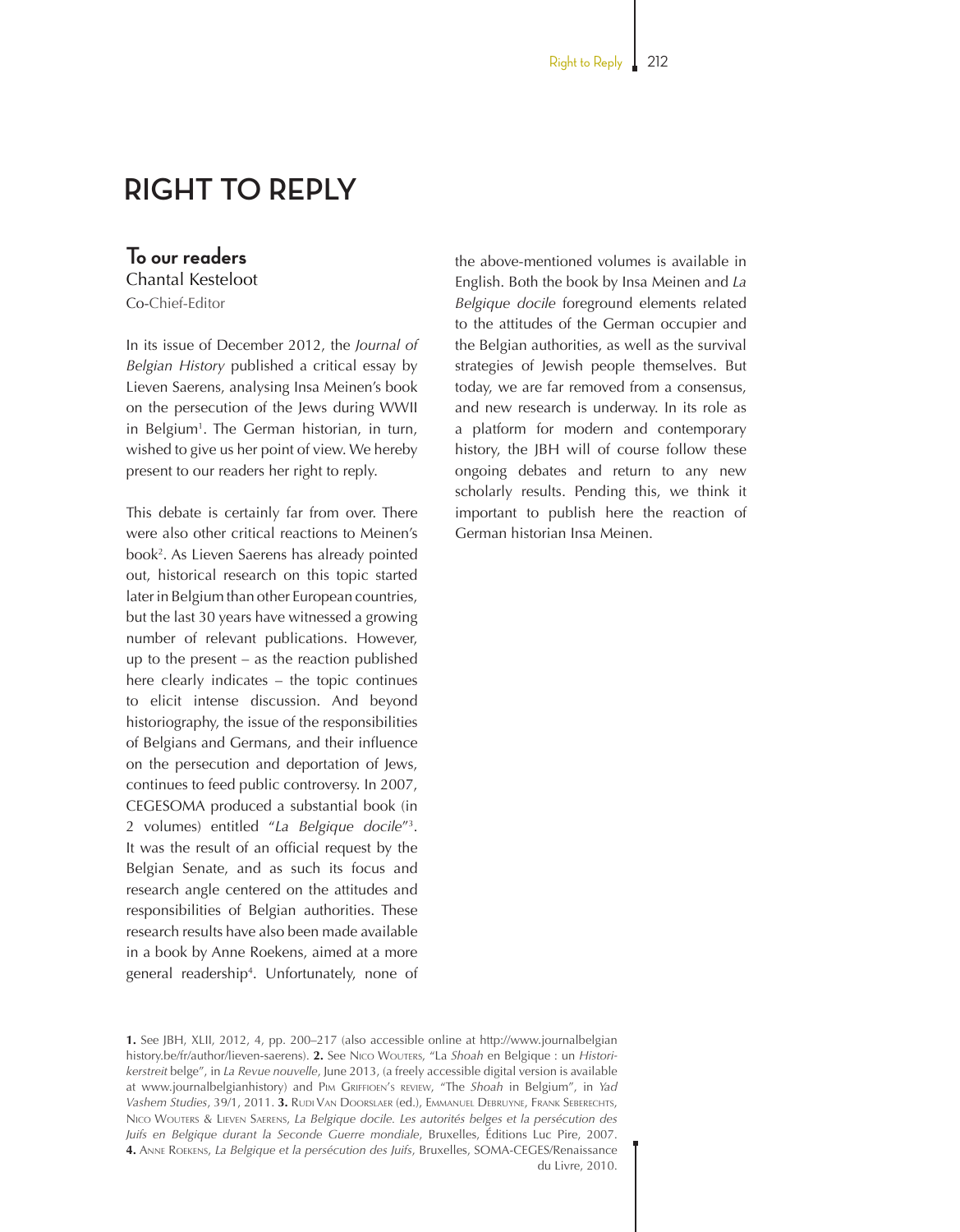## **Why the Belgian Perspective Cannot Account for the Holocaust : A Response to Lieven Saerens' Critique of My Book on the 'Shoah' in Belgium<sup>5</sup>** Insa Meinen

The recent English-language issue of the *Journal of Belgian History* featured a review of my book on the *Shoah* in Belgium by Flemish historian Lieven Saerens<sup>6</sup>. A response may be of interest, as the disagreement between Saerens and myself touches upon questions that are fundamental to the historiography of the Holocaust. As far as the crux of the matter is concerned, most of our differences of opinion can, in my view, be expressed in terms of a single question : is our topic 'the Belgians and the persecution of the Jews' or do we want to write a history of the *Shoah* in Belgium? Thus it is no accident that our quarrel turns upon *La Belgique docile*, the research report on the Belgian authorities' role in the persecution of the Jews that was compiled some years ago by the Centre for Historical Research and Documentation on War and Contemporary Society (Cegesoma) in Brussels<sup>7</sup>. In what follows, I will show that some conclusions drawn in this research report are not tenable. This aside, my response limits itself to a discussion of the major criticisms formulated by Saerens; I pass over some contentious issues and minor errors, particularly as length reasons made it necessary to shorten the present text.

Some positive remarks aside, Saerens' review is characterised by the fact that he presents the main findings of my book so reductively as to render them unrecognisable; at the same time, he puts forward an entire catalogue of allegedly absent themes that are not the object of my book. He also attributes claims to me that I have never made, and intentions that are pure invention. Where he dispenses with counter-arguments altogether, the reviewer criticises my 'rhetoric' or resorts to polemical formulations.

Even in the opening sentences with which Saerens prefaces his critique of my publication, one false assumption follows another : "In her study, Meinen starts by saying that she regrets the fact that in Belgian historiography the cooperation of Belgians in the Jewish persecution has gained centre stage. According to her, this does great injustice to the history of the Judeocide in Belgium. This is why she aims her focus on the acts of the Germans, all the most because, according to Meinen, 'there has hardly been any attention to this in German research literature until recently"' (Saerens, p. 202). Apart from the half sentence quoted at the end – a sentence found, incidentally, not in the introduction but in the concluding passage – not one of the claims listed can be found in my book. I have neither lamented the development of Belgian historiography nor identified any major injustice within it. And I am far from justifying a focus on the occupiers by invoking moralising considerations or the

**5.** Translated from the German by Max Henninger. **6.** Insa Meinen, *La Shoah en Belgique*, traduit de l'allemand par Sylvaine Gillot-Soreau, Waterloo, La Renaissance du livre, 2012 (original German edition published by Wissenschaftliche Buchgesellschaft in Darmstadt, 2009; Dutch translation published by De Bezige Bij in Antwerp, 2011) − cited below as : Meinen; Lieven Saerens, "Insa Meinen : the Persecution of the Jews in Belgium through a German Lens", in *JBH*, vol. XLII (2012), 4, p. 200-217 (cited below as : Saerens). 7. RUDI VAN DOORSLAER, EMMANUEL DEBRUYNE, FRANK SEBERECHTS & NICO WOUTERS, with the cooperation of Lieven Saerens, La Belgique docile. Les autorités belges et la persécution des Juifs en Belgique pendant la *Seconde Guerre mondiale*, Brussels, La Renaissance du livre, 2007; Dutch edition published by Lannoo in Tielt, 2007 (cited below as : *La Belgique docile*).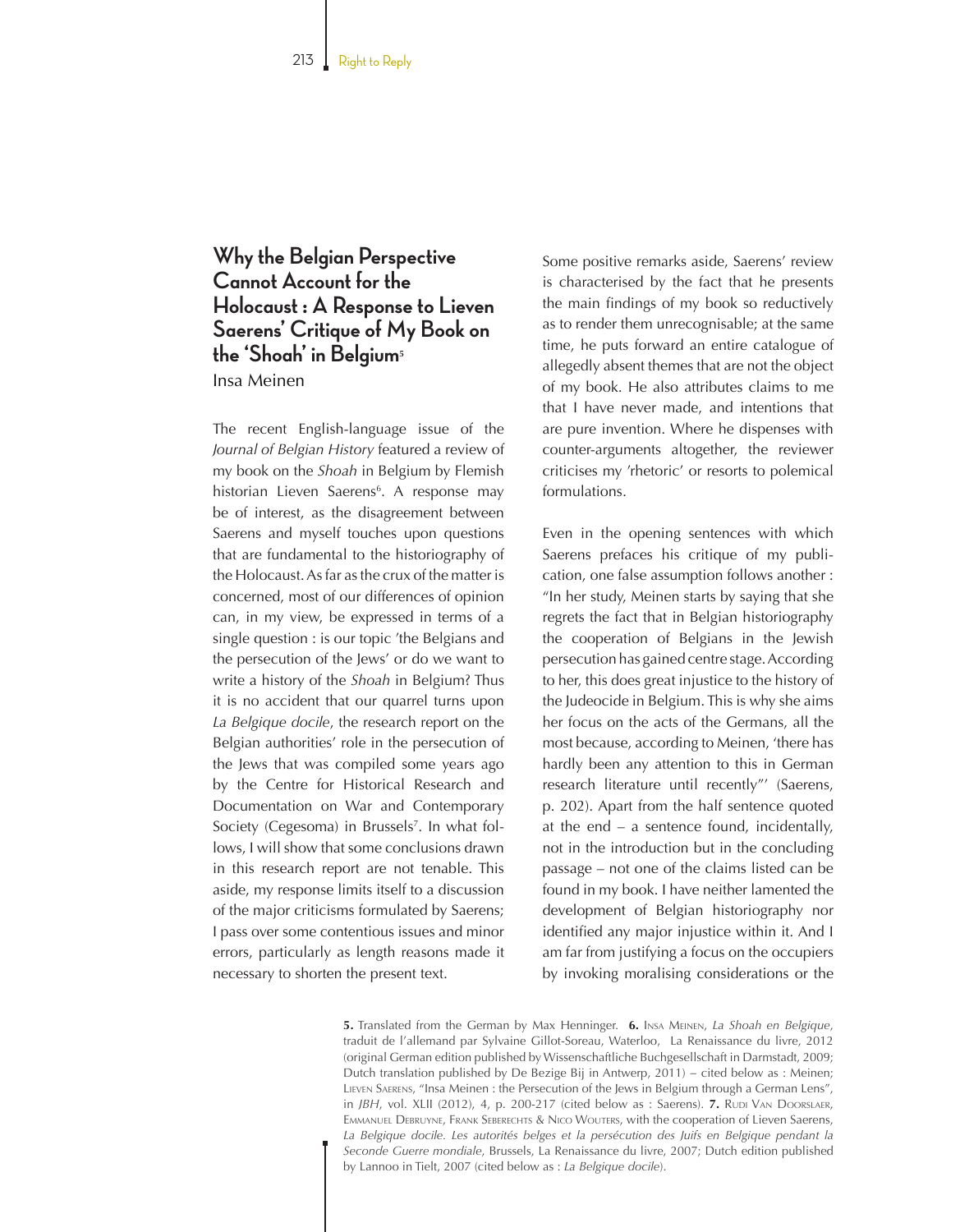fact that German Holocaust scholars have until recently displayed virtually no interest in the actions of the Germans in Belgium.

Instead, I begin from the key question of how the Jews that the occupying power deported to Auschwitz were arrested. In my view, the collaboration of the Belgian authorities was less significant than the available scholarly work suggests. As a matter of fact, the third chapter of my book, which is essentially based on an essay first published in 2005, focuses explicitly on German administrative organs and civil servants. But this is by no means true of the book as a whole.

#### **The Arrest of the Jews in Belgium**

Why is the question of how the Jews were arrested so important to analysis of the 'final solution of the Jewish question' in Belgium? The German authorities relocated the genocide to the Eastern periphery of the European territories that they occupied. But it was on the territory of occupied Belgium that they committed the crime that immediately preceded the murder of almost 25,000 men, women and children from Belgium as a *conditio sine qua non* : in order to deport the Jews to the site of their death, the German police first needed to seize them and place them in the transit camp at Mechelen. In doing so, and by its own admission, the German police encountered considerable difficulties.

Just as in other countries, and for obvious reasons, historians have focused on the mass round-ups and other major arrest operations of 1942. However, a critical verification of the relevant figures that I have undertaken on the basis of the findings of Belgian scholars forces a reassessment of the scale of the major arrest operations and shows that of the total of 25,000 Jews deported to Auschwitz by the occupation authorities between 1942 and 1944, more than half were arrested individually or in small groups<sup>8</sup>. This is a remarkable finding, insofar as the situation in Belgium was completely different from those in France and the Netherlands, where major arrest operations were the rule. Moreover, conducting many thousands of small arrests presupposes countless initiatives and individual actions. The question therefore arises of who the responsible actors were. How did the German police manage to take more than 13,000 women, men and children to the transit camp in Mechelen without conducting major round-ups?

With regard to the arrest of the Jews, the most important actors in Belgium by far were the offices of the *Sicherheitspolizei* and the *Sicherheitsdienst* (Sipo-SD). This is hardly surprising, as they were the outposts of the *Reich* Security Main Office (*Reichssicherheitshauptamt*), the Berlin central office for terror and the murder of the Jews, which was subordinate to the head of the German police, *Reichsführer-SS* Heinrich Himmler. But the civil servants of the Sipo-SD were far from being the only perpetrators. Rather, they cooperated with other German offices; some of these belonged to the *Wehrmacht*, others to the *Reich* Finance Administration. For several years, emphasis has been placed, within international Holocaust scholarship, on the

**<sup>8.</sup>** Even during the period of the mass arrests, between August and October 1942, when two thirds of all victims were deported, the Germans arrested more than 38 per cent of their victims individually or in small groups. Saerens appears to have overlooked this finding when he states, erroneously, that my research on individual arrests is concerned with the period after October 1942 (Saerens, p. 207).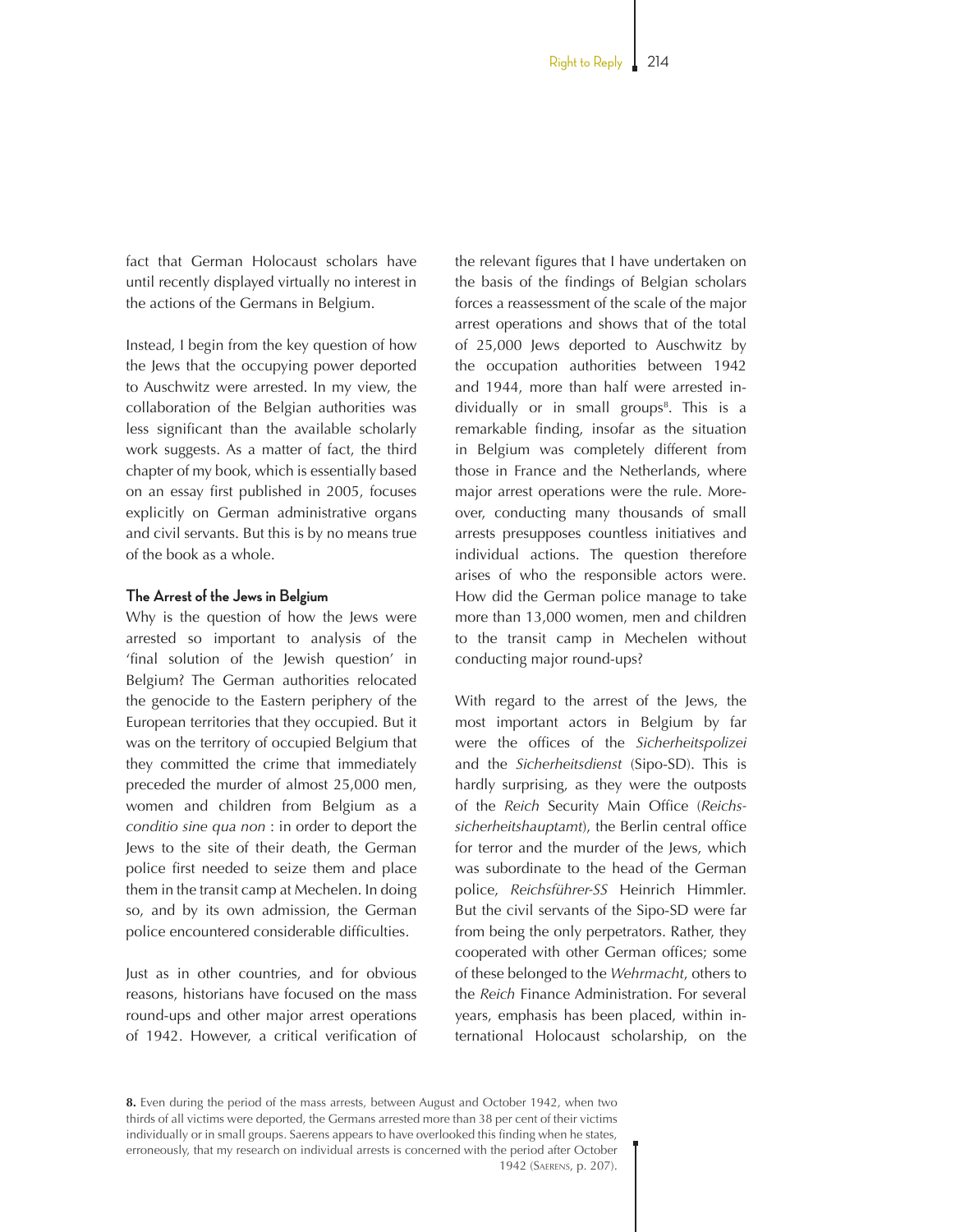understaffing of the German occupation apparatuses, or of those offices within them that were concerned with the persecution of the Jews. In fact, in contemporary German reports, there is no lack of references to limited personnel. Of course, such claims did not necessarily correspond to reality. For in Belgium, the Germans were able to conduct two major and several minor round-ups in Brussels without any support from the local police; they also conducted the round-up in Liège without Belgian law enforcement agencies. One needs to take into account that the German authorities disposed of a number of police bodies that contributed to the arrest of Jews. In addition to this, in the case of individual arrests, the Sipo-SD required a relatively small number of agents; such arrests were conducted by means of small commandos.

In their anti-Jewish investigations and arrests, almost all German police organs relied on informal helpers and collaborators (Belgian and Jewish police informants or auxiliary police forces). Saerens' insinuation that I ignore the denunciation of the Jews by the Belgian population is not accurate<sup>9</sup>. Here, I can only emphasise again the problem that scholarship is faced with, namely that we lack valid sources for information about the authors and, more importantly, the scale of denunciations of Jews. In contrast with Saerens (p. 212), I do not believe that a percentage figure cited by the Flemish collaborator

Lauterborn in his post-war interrogation can be considered a reliable indication of the number of denunciations, or indeed provide historical research with any valuable insight. In reality, Saerens' own publication, to which he refers in this context, shows as much as my book that where this important question is concerned, we are unable to discover very much at all<sup>10</sup>.

With regard to members of Belgian collaborating organisations that participated in the arrest of Jews, more source materials are available. We even have access to the communications of the 'Rex' police force at the time. My book features several examples of participation by Rex members and records more arrests than had hitherto been noted in the scholarly literature, although this does not alter the fact that Rex's role in the preparation of the 'final solution' was, on the whole, marginal<sup>11</sup>. Saerens does not mention these findings; instead, he regrets the absence of a discussion of the Rex press in my book (Saerens, p. 213).

It has been known for some time that members of the Flemish SS played a far more important role in the arrest of Jews than members of Rex. Saerens has elaborated on the profile of these individuals in detail, and described their activities in Antwerp and its environs. My book is the first to discuss in greater detail the participation of a contingent of Flemish SS members in individual arrests

**9.** Saerens, p. 203. Cf. Meinen, p. 175, 194, 247, note 70, p. 252, note 55, and p. 157, 160. Moreover, and contrary to Saerens' claim (Saerens, p. 213), I have not written that calls for denunciation were to be found *exclusively* in the publications of the *Volksverwering* organisation. **10.** Cf. Lieven Saerens, *De Jodenjagers van de Vlaamse SS*, Tielt, Lannoo, 2007, p. 188-89, 194. Saerens' criticism that I ignore the role Belgian customs officials played in the arrest of Jews (Saerens, p. 212) follows a similar pattern. It would be useful to know what hitherto unpublished facts Saerens has is mind or believes he can investigate. I am not familiar with a single reference to Jews being arrested by Belgian customs officials. **11.** Meinen, p. 175, 179, 196, 253, note 63.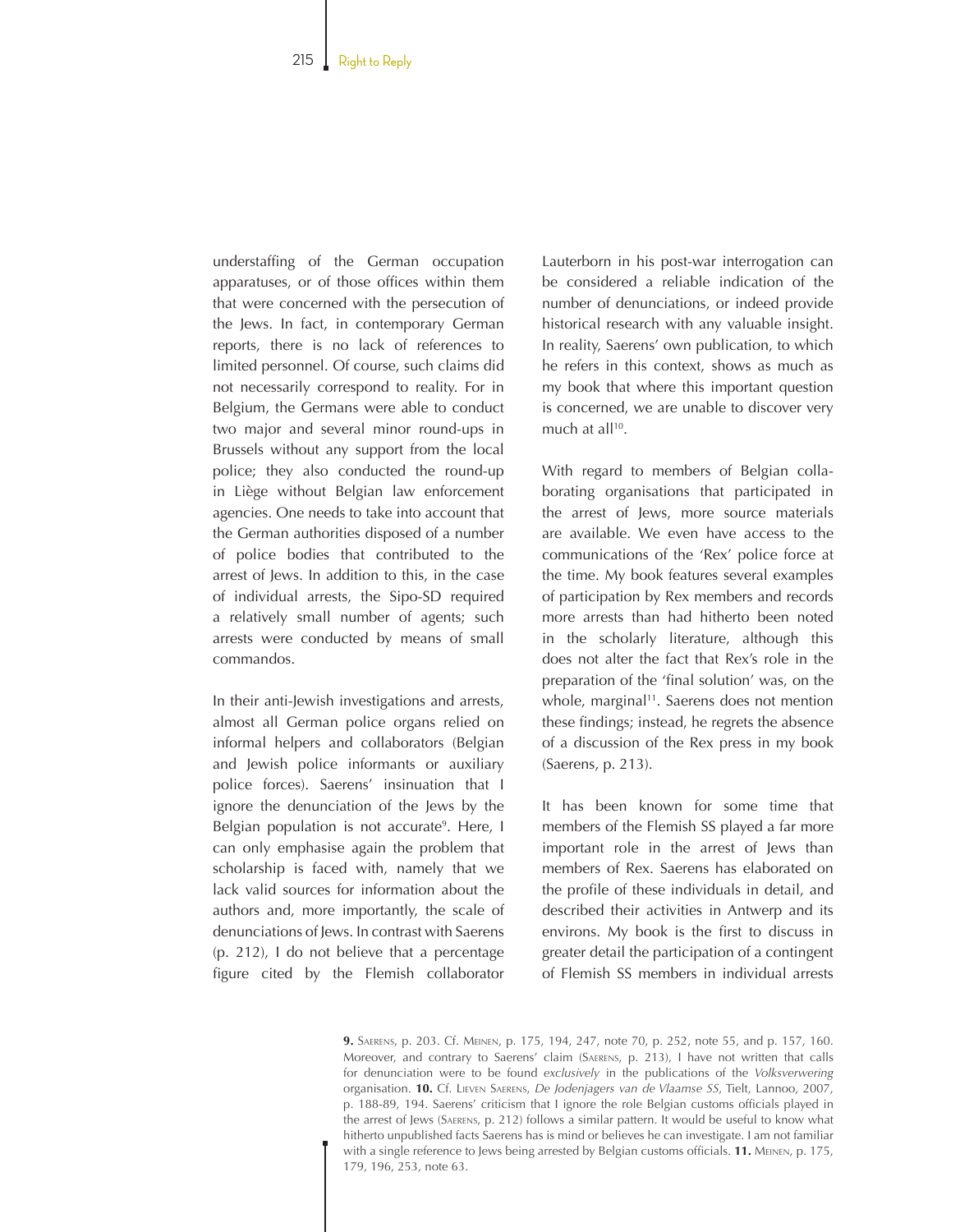in Brussels, and the context of those arrests $12$ . Saerens appears not to have taken note of this; instead, he remarks critically that, in contrast with my putatively erroneous account, the Flemish SS members officially held executive powers (Saerens, p. 213). Even if he should be right in making this claim, there remains the crucial and conspicuous fact that as a rule, the occupying authorities did not allow Flemish SS members to arrest Jews independently of German or Belgian members of German offices. This is true of the operation in Brussels I have examined; it also emerges from Saerens' own account of the arrests in Antwerp<sup>13</sup>. This fact is an important indication that – like police informers – the Flemish SS members literally acted as auxiliary forces aiding the German perpetrators. Thus the responsibility of the Germans is not to be overlooked.

Saerens decidedly opposes this historiographical distinction, and in doing so he largely dispenses with matter-of-fact arguments. Instead, he writes : 'The responsibility of the Germans : this is the dogmatic mantra which recurs throughout Meinen's entire body of research. At the same time, through an ambiguous game of words, the responsibility of those Belgians who actively supported the hunt for Jews in swept under the rug' (Saerens, p. 213-14). The reviewer fails to recognise the significance of this issue when he takes my nuanced approach to be a 'dogmatic mantra' or a 'game of words'. I have not in the least negated the responsibility of the Belgian collaborators; their participation increased the number of victims, as I emphasise<sup>14</sup>. On the contrary, I have defined their role as precisely

as possible, as is essential when analysing a crime involving multiple actors.

When one compares the division of labour in the persecution measures that preceded the deportation of the Jews from Western Europe, important differences strike the eye. In occupied France, the Germans were able to rely, for a time, on the Vichy police conducting the arrests of Jews almost autonomously, within the framework of collaboration between German and French authorities; and in the Netherlands, the Dutch administrative officials of the so-called *Kolonne Henneicke*, which was subordinate to a German office, but operated without German participation, arrested thousands of Jews, for example<sup>15</sup>. The participation of the Flemish SS collaborators differed significantly from both cases. In Belgium, the occupation authorities were far more concerned to remain at the helm themselves. This is reflected in the typical German-Belgian arrest commandos, in which command functions were exercised by the Germans<sup>16</sup>. The reason these differentiations are so important is that they show that the occupiers succeeded, under very diverse conditions in each of the Western European countries, in implementing the 'final solution'.

#### **The Belgian Authorities**

Far from focusing exclusively on the German occupiers, my book also features an overall assessment of the Belgian authorities' collaboration in the arrest of the Jews. Saerens does not mention that mine is the first such overall assessment. Instead, he points out that Dutch historians Pim Griffioen and Ron Zeller arrive

**12.** *Idem*, p. 192. **13.** *Ibidem*; Saerens, Jodenjagers (as cited in note 5), pp. 48, 153 and following, 186, 188. **14.** Meinen, p. 186. **15.** Serge Klarsfeld, *Vichy-Auschwitz. La "solution finale" de la question juive en France*, Paris:, Fayard, 2001 [*La Shoah en France*, vol. 1 (original editions : 1983, 1985)]; AD van LIEMPT, *Hitler's Bounty Hunters. The Betrayal of Jews*, Oxford, Berg, 2005. **16.** Meinen, p. 187, 191-192.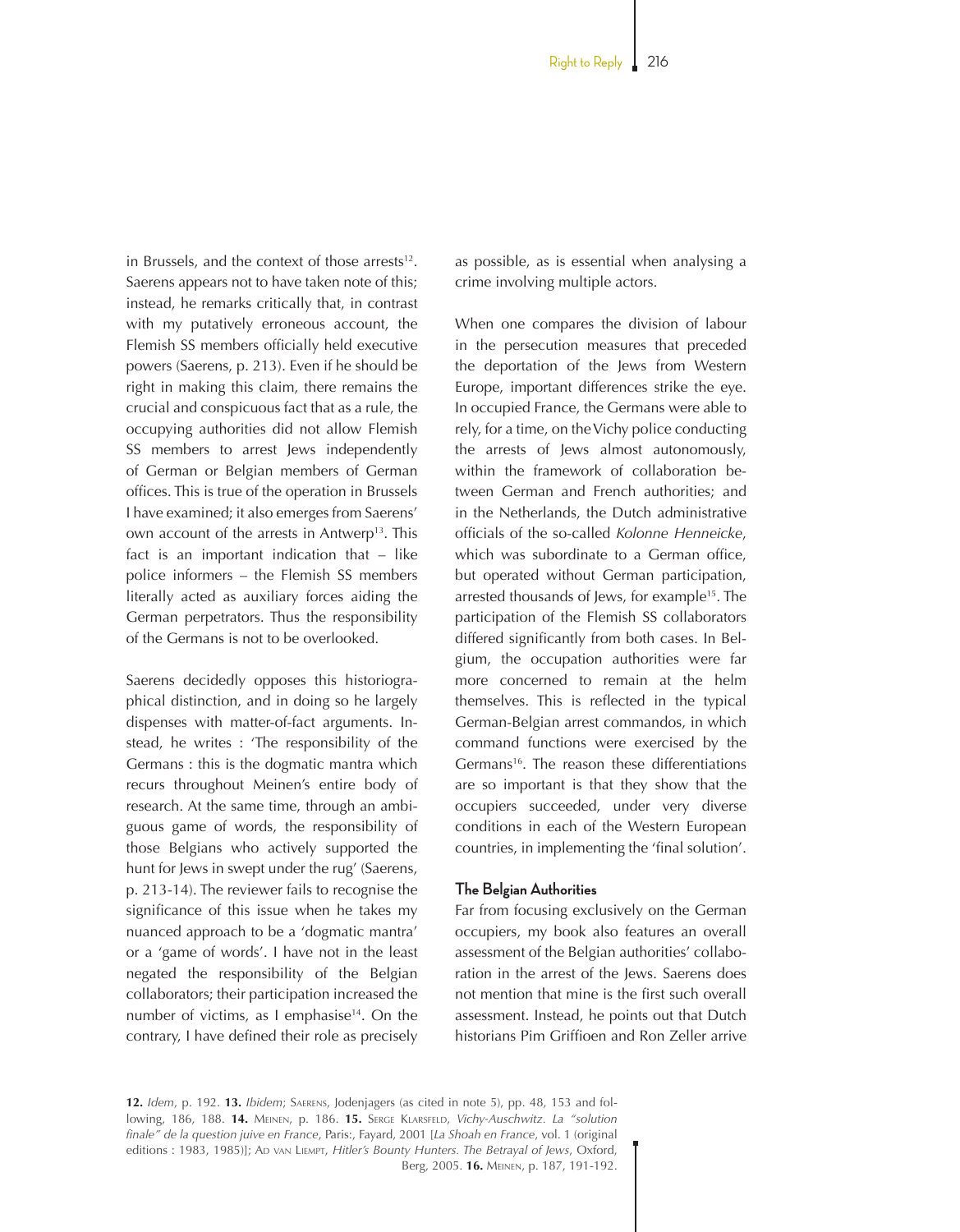at the same conclusion as I do. He does not mention that the passages of their dissertation that deal with Belgium are essentially based on the available secondary literature and were published two years after the German edition of my book, whose findings have informed their work (Saerens, p. 207).

All summons, arrests and extraditions considered, about one fifth of the Jews deported to Auschwitz from Belgium ended up at the mercy of the German *Sipo-SD* with the aid of Belgian administrative and police authorities<sup>17</sup>. Thus the role of the Belgian police in the runup to the deportations differed markedly from that of the French police, which arrested the majority of the Jews deported from France. Since only a minority of the victims in Belgium were arrested by the Belgian police, cooperation between the German and the Belgian authorities was, in my view, not the *decisive* factor in the deportation of the Jews.

By contrast, the fact that the number of registered Jews from Antwerp who fell victim to the Holocaust is disproportionately high by comparison with those from Brussels is traced back by Saerens (and, following Saerens' dissertation, by Maxime Steinberg, the pioneer of Belgian Holocaust research who passed away four years ago) primarily to Antwerp's administration and police; Steinberg views the participation of the municipal police in the Antwerp round-ups of the summer of 1942, which he compares to the largest Paris roundup, as the main cause<sup>18</sup>.

Clearly, the participation of Antwerp's police force contributed to the large number of victims from Antwerp's Jewish community. And in much the same way, the refusal of the Brussels police to participate in the arrest of Jews contributed to the comparatively high chances of survival of Jews in Brussels, as Saerens now writes in his review. But the role of the Antwerp authorities can hardly be the decisive factor to explain why the proportion of the registered Jewish community deported to Auschwitz from Antwerp was far higher than the proportion deported from Brussels, as Saerens and Steinberg were still claiming in their publications a few years ago. Less than 11 per cent of the victims of the *Shoah* in Belgium were arrested during the major round-ups in Antwerp. Even if one takes into account that the Antwerp authorities were heavily involved in the deportation of Jewish forced labourers to northern France, many of whom the Germans deported to Auschwitz a short time later, it remains beyond doubt that only a minority of the victims ended up in the custody of the German police with the aid of Antwerp offices. With regard to this point, Saerens now agrees with me in his review<sup>19</sup>.

That the significance of the Belgian police should not be overestimated is confirmed by new research findings on the divergent numbers

17. One should speak of this occuring 'with the aid of' the Belgian authorities, since in many cases – such as that of the first round-up in Antwerp – the Belgian administration or police did not conduct arrests on its own, but rather assisted the German police. Apparently, Saerens does not consider such a distinction necessary; with reference to my book, he erroneously states that 4,300 Jews were arrested by the Belgian authorities (p. 207). **18.** Lieven Saerens, *Vreemdelingen in een wereldstad. Een geschiedenis van Antwerpen en zijn joodse bevolking (1880-1944)*, Tielt, Lannoo, 2000, p. 747; *Maxime Steinberg*, *La Persécution des Juifs en Belgique (1940-1945)*, Brussels, Éditions Complexe, 2004, p. 13, 24-25. **19.** When he goes on to claim that no one has ever argued otherwise (Saerens, p. 207), this is true insofar as he has never made any effort to present a comprehensive overview that relates the number of arrests by the Antwerp police to the overall number of arrests, establishing the quantitative relations between the two.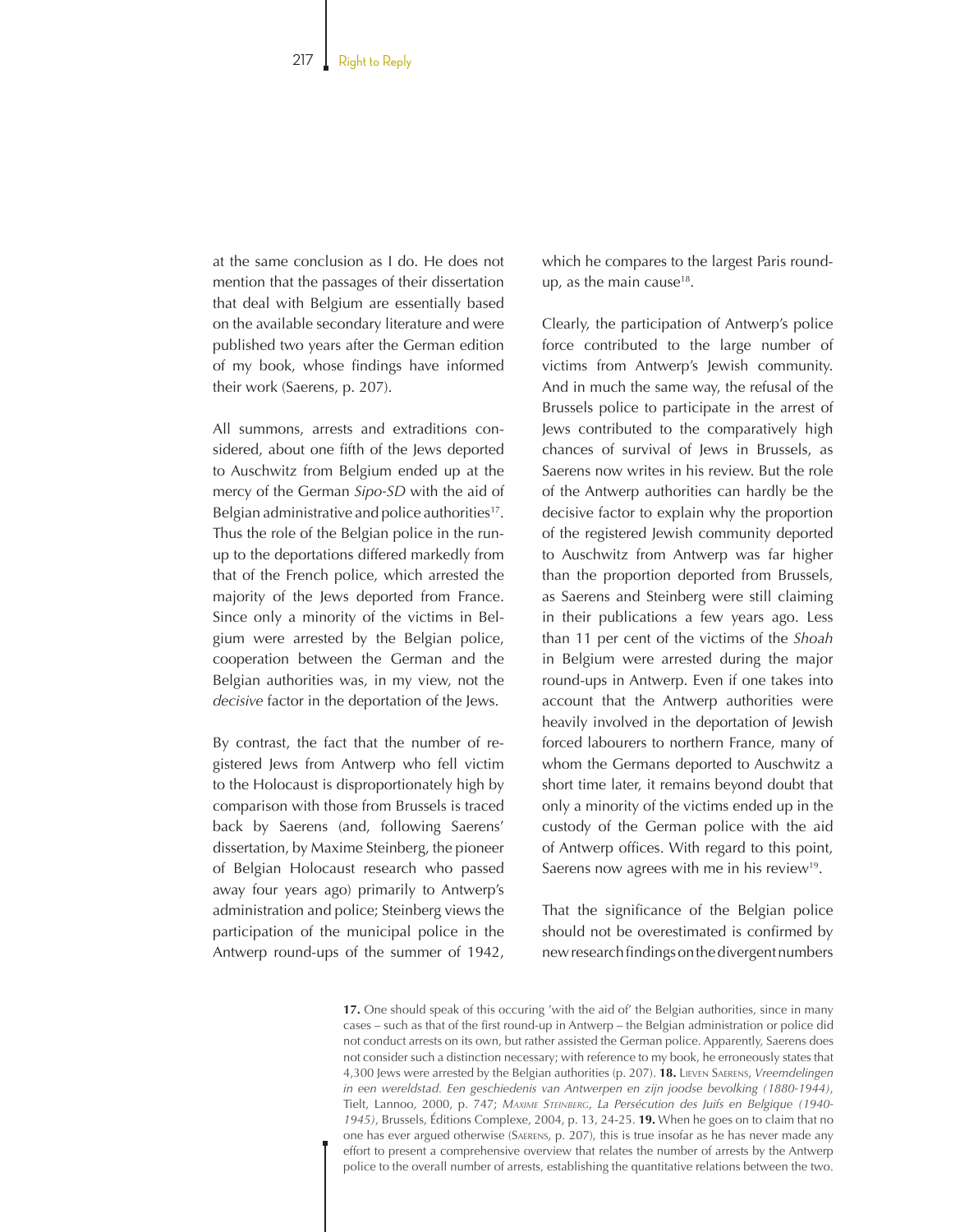of victims from the major cities Brussels and Antwerp, where virtually the entire Jewish population resided. According to Saerens' calculations, 65 per cent of Antwerp's and 37 per cent of Brussels' total Jewish population were deported. In my book, I suggest verifying this finding on the basis of additional sources, as it is questionable whether the registry used by Saerens, one compiled by the compulsory Association of Jews in Belgium (AJB), can be considered representative of the situation in Brussels. The registry has been preserved only in a very incomplete form; the original files were probably used by the Sipo-SD when conducting arrests.

I have now undertaken a comparison with the 'registries of Jews' (*Judenregister*), which were compiled by the Belgian municipalities on German orders and have been preserved. The results largely confirm the proportions stated by Saerens. Moreover, I was able, on the basis of both sources, which cover 88 per cent of all victims, to determine for the first time how many of the Jews deported from Belgium resided in Brussels and how many in Antwerp. From this survey it emerges that about 44 per cent were registered in Brussels and roughly 48 per cent in Antwerp<sup>20</sup>. In other words, German police forces only arrested slightly fewer Jews in Brussels than in Antwerp. These findings do not alter the fact that the risk of falling prey to the Germans was far higher in Antwerp than in Brussels,

but they are nevertheless remarkable. For in Brussels – and I return to this point below – the Belgian police was not available to assist in arrests of Jews.

### **Were Antwerp's Authorities Indirectly Responsible?**

Saerens (p. 208) writes : "Meinen fails to place the attitude of the Antwerp police in a broader picture". To be sure, what the reviewer means by a 'broader picture' is nothing to do with who arrested the victims; he wishes rather to demonstrate that Antwerp's authorities were indirectly responsible even for the arrests they did not themselves conduct. I do not wish to deny that the political climate in the city on the Scheldt probably affected the German decision to conduct most mass arrests there<sup>21</sup>. The two hypotheses on the Antwerp authorities' indirect responsibility for the murder of the Jews that Saerens has formulated, hypotheses he reiterates in his review and which he argues I ought to have taken into account, are however far from convincing. Why do I not think these two assumptions are valid?

One of Saerens' two hypotheses concerns the assistance provided to Jews. Since the leading representatives of the Antwerp authorities neither called for assistance to the Jews nor acted in such a way as to inspire such assistance, they were, according to Saerens, partly responsible for the fact that fewer cases

**<sup>20.</sup>** Insa Meinen & Ahlrich Meyer, assisted by Jörg Paulsen, *Verfolgt von Land zu Land. Jüdische Flüchtlinge in Westeuropa 1938-1944*, Paderborn, Ferdinand Schöningh, 2013, p. 305, notes 56, 57. One must assume that the registries used inadequately reflect the migration of Jews from Antwerp to Brussels, such that the share of deportees made up of Jews from Brussels was probably greater, and that made up by Jews from Antwerp smaller. Moreover, while it is true that arrests did not always occur in the arrested person's place of residence, we know for certain that the number of Jews arrested in Antwerp was not higher than that of the victims registered there. After all, the Jews fled from Antwerp to Brussels – not the other way around. **21.** Cf. Maxime Steinberg, *Un Pays occupé et ses Juifs. Belgique entre France et Pays-Bas*, Gerpinnes, Quorum, 1999, p. 91-96; Saerens, *Vreemdelingen* (as cited in note 13), p. 747; Meinen, p. 184-185.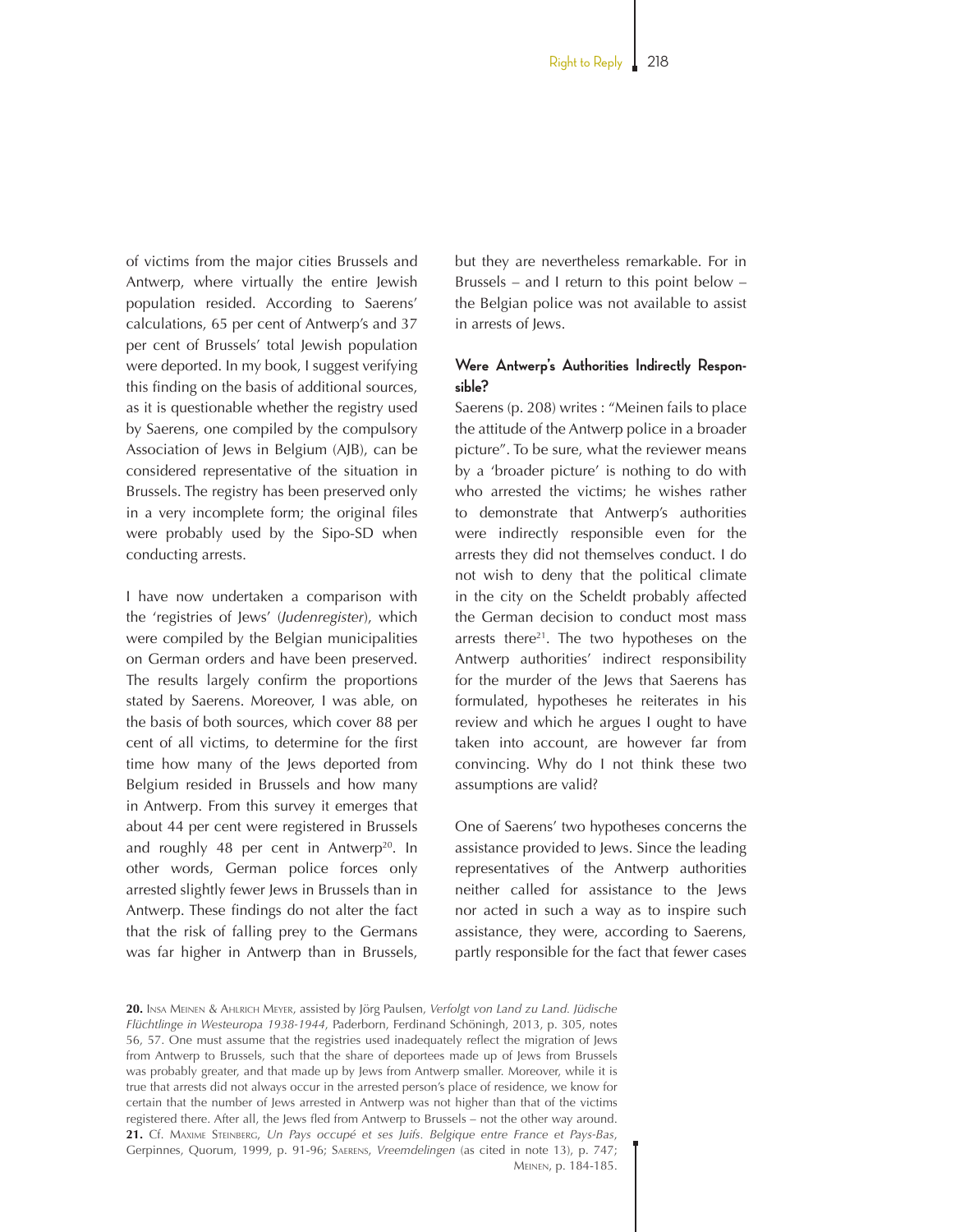of assistance on the part of the non-Jewish population are documented for Antwerp than for Brussels. It may be secondary that I believe the causal relationship between the authorities responsible and other residents posited by Saerens is questionable, and that international research has, in the 25 years since the publication of the literature cited by Saerens, rendered our view of the motives of those providing assistance significantly more nuanced.

First and foremost, Saerens' conjecture is nothing to do with the issue I discuss : that of the forces that participated in the crime and of the role played by the collaboration between German and Belgian authorities. It appears necessary to point out that there is a fundamental difference between participation in the persecution of the Jews and denial of assistance. When the distinction is blurred, this involves the risk of downplaying collaboration in the deportation of the Jews, notwithstanding the fact that this is the last thing a historian like Saerens would want to do.

The other hypothesis presented by Saerens, one he considers part of the 'broader picture' of the role of the Antwerp police whose absence in my work he notes critically, concerns the deportation of Jewish forced labourers to northern France<sup>22</sup>. On the basis of his research into 152 families, he assumes that the wives and children of 1,500 Jews deported as forced labourers, wives and children who remained in Antwerp, fell victim to the Holocaust to a greater extent than the local Jewish community as a whole. Saerens holds Antwerp's police force partly responsible for this. Because it was involved in the deportation to northern France of Jewish men whose wives and families typically continued to reside at their registered addresses, instead of going into hiding, the municipal police 'ensured that 1,000 to 1,500 families in Antwerp were basically held hostage' (Saerens, p. 208). The entire argument is shaky, as Saerens provides no information on when, where and under what circumstances the women and children in question were arrested. He relies purely on his own assumptions about the behaviour of the wives who were later deported, and upon circular reasoning. While he has made no effort to investigate the reactions of these women, he assumes that the number of them who abandoned their registered addresses was lower than that of other women during the same period. This assumption is in no way substantiated; in an earlier essay, Saerens attempted to bolster it by means of his finding that an above-average number of these women were deported<sup>23</sup>. Now he refers back to this essay and argues by implication that his 'own research confirms' that the wives of forced labourers 'were much less inclined to move or to go into hiding with their children', and that this led to a higher number of victims within this group (*ibidem*).

In my view, such conjecture about the reactions of the persecuted Jews is thoroughly out of place in scholarly work. Moreover, it lags behind the current state of research. Many Jews were murdered by the Germans *in spite of* having undertaken the greatest efforts to escape the 'final solution', *in spite of* living in hiding, disposing of counterfeit documents, ceasing to wear the yellow star, and the like.

**22.** With regard to Saerens' claim that I have passed over these deportations in my earlier work, I wish to clarify that I have taken them into account in each of my essays on the arrest of the Jews in Belgium. **23.** Lieven Saerens, "De Jodenvervolging in België in cijfers", in *Cahiers d'Histoire du Temps présent*, 17, 2006, p. 233 and following.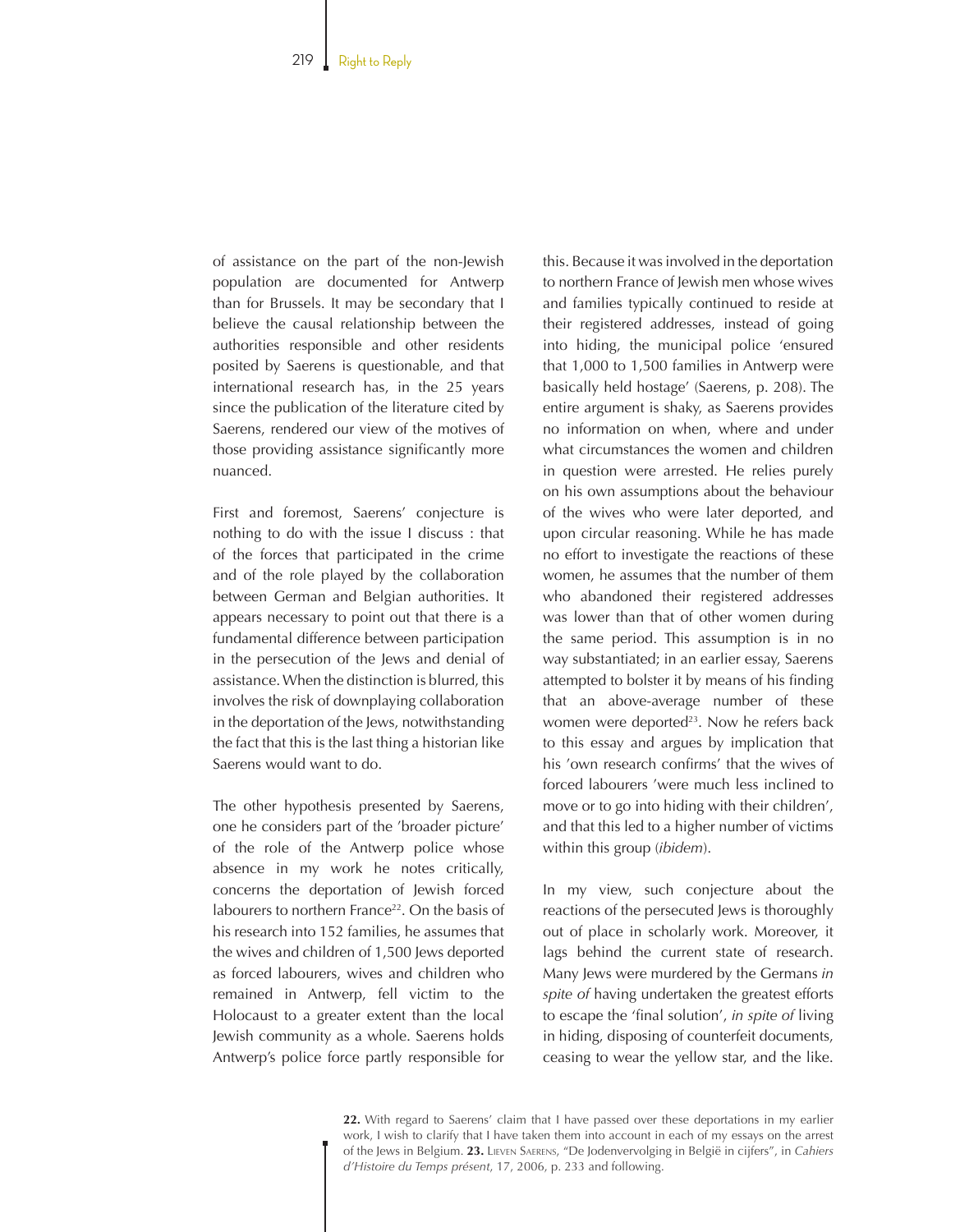Demonstrating this fact was one of my main concerns in writing my book. Saerens appears not to have noticed this.

**Jewish Self-Defence and the Belgian Population**

While the participation of Jews in the resistance to the German occupation and the support structures of the *Comité de Défense des Juifs*, whose most important effect was to make possible the rescue of Jewish children, have been thoroughly researched, in particular thanks to Maxime Steinberg, there have so far been no in-depth studies of the individual survival strategies of those parts of the Jewish population that were not organised within the resistance : studies, for example, of Jews who went into hiding or escaped abroad. Saerens concludes from a half-sentence, which may have been rendered ambiguously in the Dutch translation, that I wish to investigate the concrete circumstances and causes of such escapes, and he claims that I have hardly succeeded in doing so (Saerens, p. 215). In reality, my book is the first to shed systematic light on how and to what extent the Jewish masses in Belgium attempted to escape arrest and deportation.

When it comes to investigating the reactions of the Jews and their attempts to save themselves, international Holocaust research generally focuses on the survivors, since their testimonies can serve as sources. As a result, those who never returned from the extermination camps are lost from view. It is not just the saved, however, but also the drowned who often did everything they could to carry themselves and their family to safety before being seized by the *Gestapo* after all. This is impressively demonstrated by the documents on individual arrests contained in my book. For these documents show how those victims of the *Shoah* who never had the opportunity to give testimony defended their lives. While the false notion of victims who were 'led like sheep to the slaughter' is now probably obsolete, there is still a widespread perception that for the most part, those Jews who were deported and murdered made no attempt to escape the German police. Saerens' above-mentioned hypothesis on the reactions of the wives of Jewish forced labourers is a typical example.

How little consideration Saerens gives to these issues and my relevant findings can be seen from the fact that he considers my explicitly justified choice to deliberately investigate the self-defence of those Jews who ultimately failed and were murdered a shortcoming. To the extent that I refer 'solely' to the deported Jews, Saerens writes (p. 209), I lose sight of the survivors. Thus, in Saerens' review, an innovative research perspective becomes the indication of a deficit.

Moreover, and in contrast with what Saerens claims, my book does present a general picture of the ways in which Jews sought to defend themselves against deportation, the development of such self-defence, its extent and its interaction with the manhunt of the perpetrators. An important source is provided by the reports the Brussels Sipo-SD produced in the summer of 1942; these reports, which have hitherto escaped scholarly attention, demonstrate that Eichmann's agents continuously observed the Jewish population's attempts to save itself and dispatched detailed reports on such attempts to Berlin<sup>24</sup>.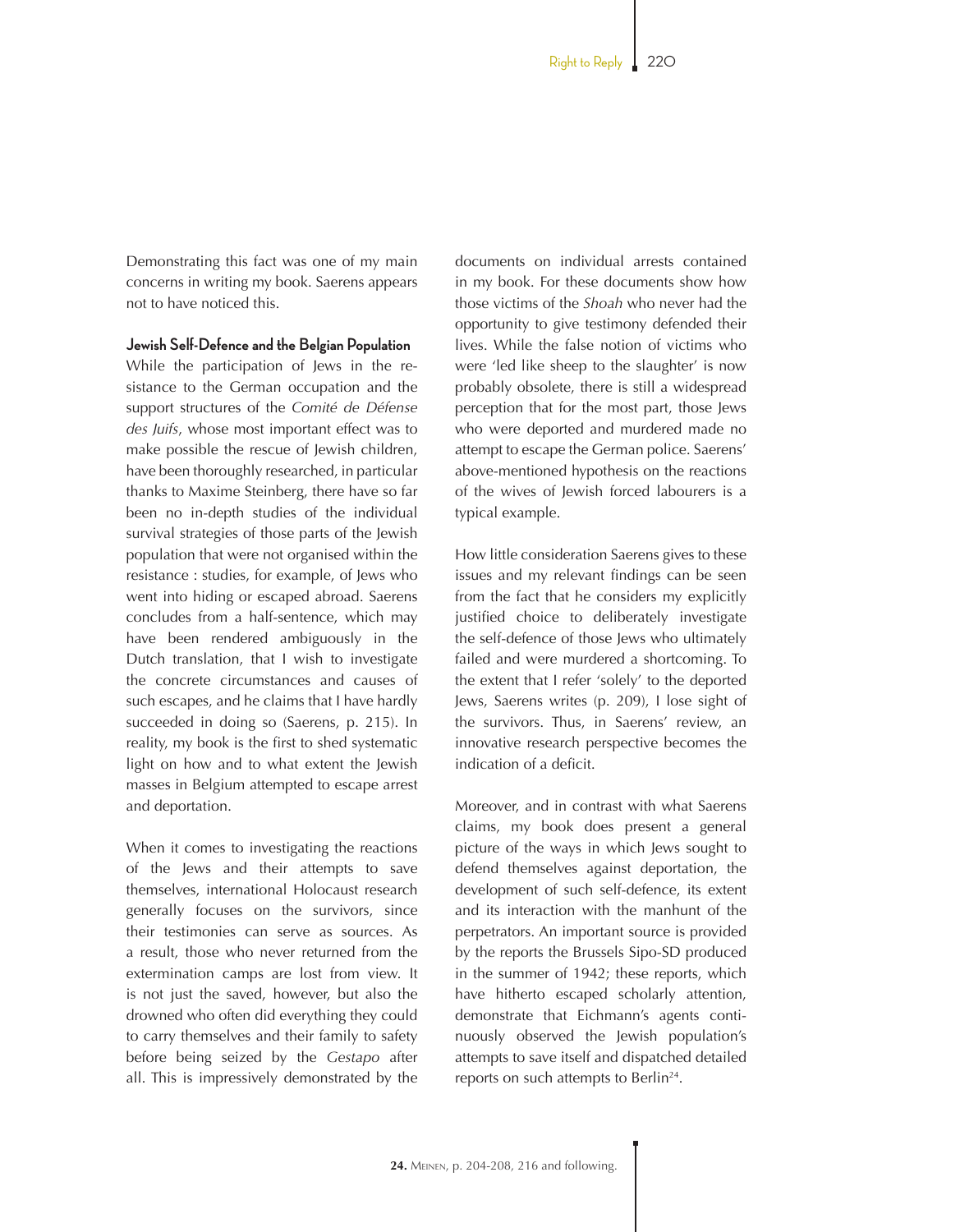Incidentally, the Sipo-SD also recorded those Belgian reactions that made it more difficult for the German police to arrest the Jews. Saerens (p. 214) objects to my few statements on the Belgian population, and claims that research has shown how the population took less and less interest in the persecution of the Jews over the years; but the opposite is the case, as Steinberg's nuanced analyses show. The reviewer would have had to do no more than consult the work of the doyen of Belgian Holocaust studies to find that the Belgian public did in fact express indignation over the deportation of the Jews, and that if its reactions were downplayed in a report penned by the military administration in the late summer of 1942 (a report Saerens cites in his review and erroneously takes at face value), this was the result of transparent political manoeuvring before the responsible authorities in Berlin<sup>25</sup>. We know from a document from the same period, penned by the Brussels representative of the German Foreign Office, that in their efforts to escape from their registered addresses, the Jews 'were supported by a considerable part of the Belgian population'. Like the report cited by Saerens, this document is one of the longfamiliar key documents on the *Shoah* in Belgium, and it can be found in the relevant compilation of sources, which Saerens cites in his review<sup>26</sup>.

The Belgian population's assistance to Jews escaping into illegality is also evidenced by Sipo-SD reports, one of which is quoted in my book. My systematic research into the individual fates of Jews has also confirmed that there were a great many possibilities for going into hiding in Belgium<sup>27</sup>. In my conclusion, I pick up on this point by mentioning that in many cases (the German original reads '*vielfach*'), the Belgian population acted in solidarity with the efforts of the Jews to save themselves. In the Dutch version of my book, these 'many cases' have become 'a large part of the population'. This unfaithful translation prompts Saerens to place my historiographical work on a level with a journalistic publication that was explicitly intended to 'rescue the honour of the Belgians'. Once again, factbased argument yields to polemics<sup>28</sup>.

Saerens overlooks that Steinberg already emphasises the solidarity of the non-Jews and considers it a key factor in the survival of more than half the Jews registered in Belgium29. Most importantly, however, he appears not to be aware that the key question for Holocaust research is whether or not the Jews were *able* to go into hiding. Whoever looks beyond the Belgian frontier and takes into account, say, the situation in Germany or the Netherlands knows that less illegal accommodation was available elsewhere, even given the requisite financial means<sup>30</sup>.

**25.** Maxime Steinberg, *La question juive, 1940–1942* (*L'Étoile et le fusil*, vol. 1), Brussels, Vie ouvrière, 1983, p. 167-183; lp., *Les cent jours de la déportation des Juifs de Belgique* (*L'Étoile et le fusil*, vol. 2), Brussels, Vie ouvrière, 1984, p. 159 and following. **26.** Serge Klarsfeld & Maxime Steinberg (eds), *Dokumente. Die Endlösung der Judenfrage in Belgien*, New York/Paris, s.d. [1980], p. 45-46; the original document is also reproduced in MEINEN, p. 61-62. **27.** Cf. Meinen, p. 206, 169, 208 et *passim*. **28.** 'Meinen talks in very vague terms about "the solidarity of a large portion of the Belgian populace", a vision already propagated much earlier by another German author, journalist Marion Schreiber, who, like Meinen, also resided in Belgium for a long time [*sic*!] and whose book on the Jewish persecution was written as an attempt to defend "the honour of the Belgians"' (Saerens, p. 214). **29.** Steinberg, *La Question juive* (as cited in note 20), p. 183. **30.** On the Netherlands, see PIM GRIFFIOEN & RON ZELLER, "Judenverfolgung in den Niederlanden und in Belgien während des Zweiten Weltkriegs (Teil II)", in *1999. Zeitschrift für Sozialgeschichte des 20. und 21. Jahrhunderts*, 12, 1997, 1, p. 34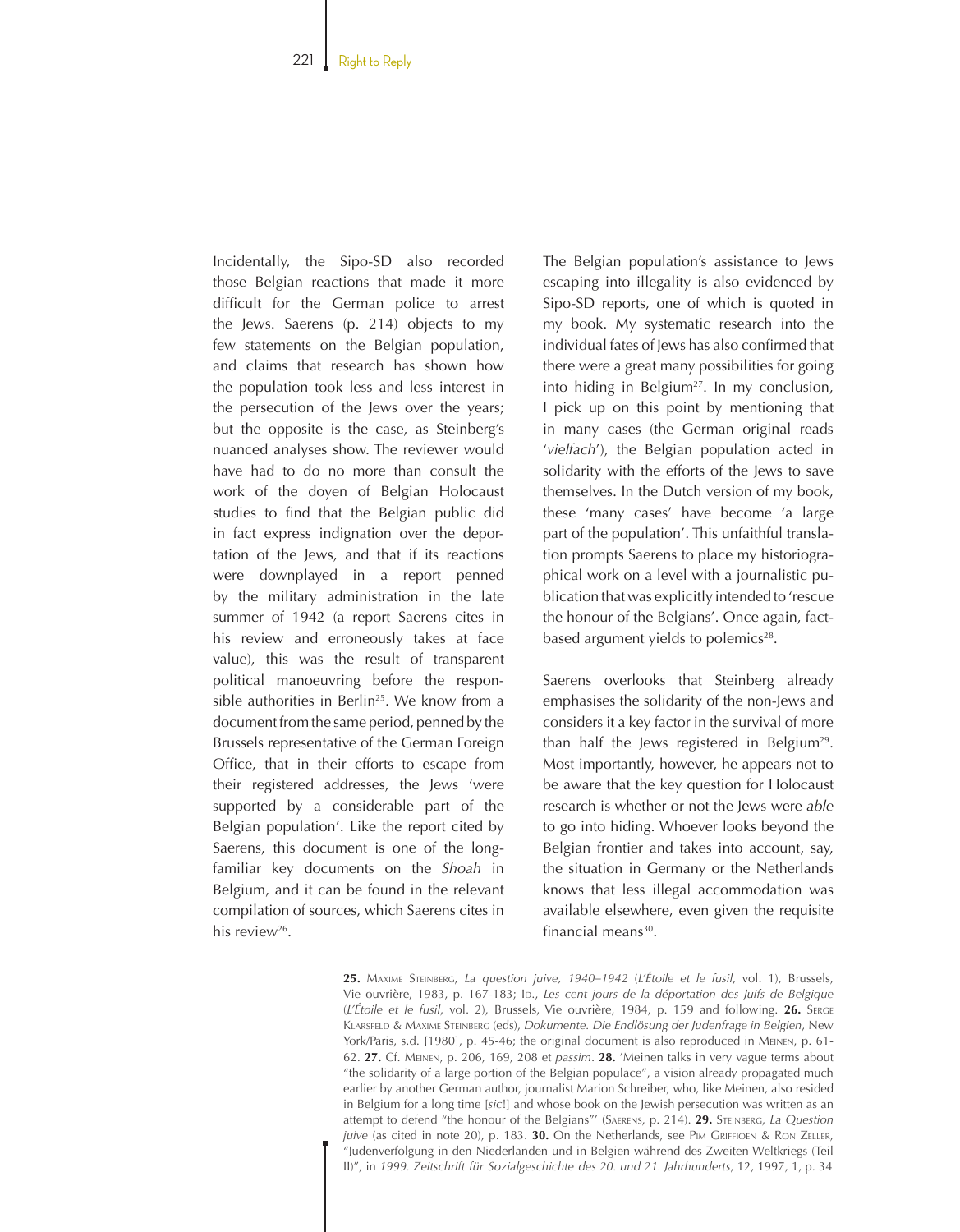#### **The Belgian Perspective**

One of the main reasons for the differences of opinion between Saerens and myself consists in the fact that Saerens considers the history of the *Shoah* in Belgium primarily from a Belgian perspective. This begins with the fact that in contextualising my book, he makes reference only to Belgian scholarship and the politics of remembrance in contemporary Belgium, as if I had written my book in order to assume a contrary position within this context. And yet it emerges clearly from the introduction that my monograph was intended primarily to remedy the fact that until 2009, there did not exist in Germany a single (!) historical account of the *Shoah* in Belgium, and that Belgium is also underrepresented in international Holocaust studies.

Even more important is Saerens' contentual accusation that I minimise the role of 'the Belgians' – by which he sometimes means the authorities, sometimes the collaborators and sometimes the general population – thereby throwing engagement with the persecution of the Jews in Belgium back several decades (Saerens, p. 203). The reviewer overlooks the fact that the title of my book is not 'The Belgians and the Persecution of the Jews'. There are sound reasons for writing a history of the *Shoah* that presents the role of Belgian authorities, organisations and individuals differently from the way in which they are presented in some Belgian studies; this is true not only with regard to the significance of the Antwerp round-ups, the participation of Belgian collaborators in arrests and the possibilities of going into hiding. Rather, the issue is of a fundamental nature, as I wish to show below.

#### **La Belgique docile**

In his conclusion, Saerens writes that taking the perspective of the accomplices, spectators or helpers – i.e. the Belgian perspective – as the starting point of one's research would be as legitimate as starting from the perspective of the Germans (Saerens, p. 216-217). Every sort of research is of course legitimate, and it is beyond doubt that in his own work on the persecution of the Jews in Antwerp, which focuses on the Antwerp authorities, the Flemish SS and other Belgian collaborators, Saerens has made fundamental contributions to our understanding of the Holocaust in Belgium. It is important, however, to integrate the various perspectives into the larger history of the 'final solution'. Otherwise, a skewed impression results; this is especially evident in parts of the research report *La Belgique docile*.

For example, the account the research report gives of the material expropriation of the Jews is such as to suggest a significant degree of participation on the part of the Belgian authorities. But in reality, and contrary to the situation for example in occupied France, the plundering of the Jews and their exclusion from the economy was essentially decreed, organised and implemented by the German military administration<sup>31</sup>. The authors' deci-

and following; French translation in *Cahiers d'Histoire du Temps présent*, 5, 1998, p. 73-132. See also Id., *Jodenvervolging in Nederland, Frankrijk en België 1940-1945. Overeenkomsten, verschillen, oorzaken*, Amsterdam, Boom, 2011. **31.** Military commander for Belgium and northern France, chief of military administration, final report, part 16 (trust assets), s.d. [1944], Bundesarchiv-Militärarchiv, Freiburg, RW 36/227. Cf. "Les Biens des victimes des persécutions anti-juives en Belgique. Spoliation – Rétablissement des droits". Résultats de la Commission d'étude. Rapport final, Brussels, Services du premier Ministre, 2001 (https://www.combuysse. fgov.be). See also Runi VAN DOORSLAER, "Spoliation et Restitution des biens juifs en Belgique", in Constantin Goschler, Philipp Ther & Claire Andrieu (eds), *Spoliations et restitutions des biens juifs en Europe*, Paris, Autrement, 2007, p. 216-235. Compare *La Belgique docile*, p. 404-449, 481 and following.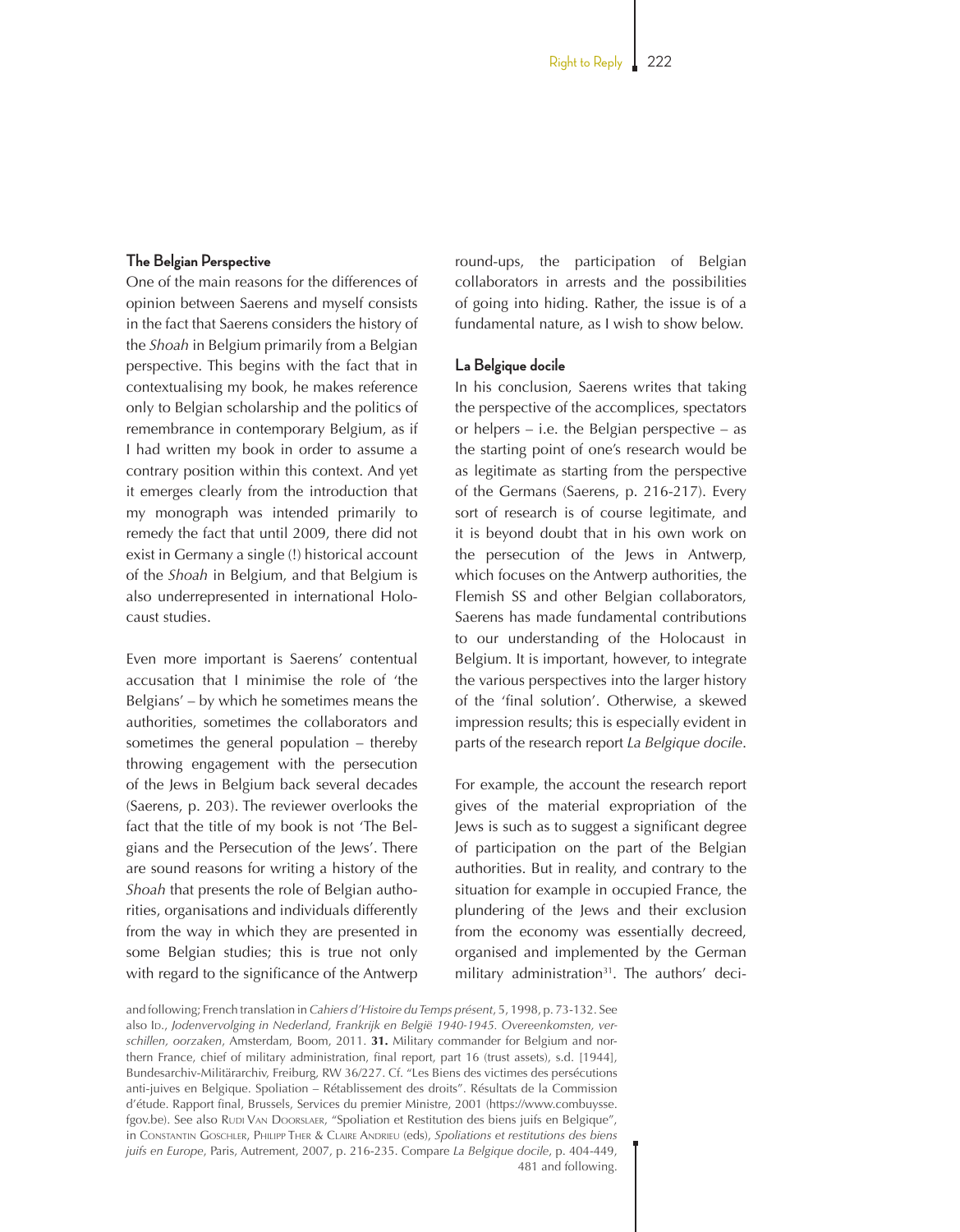sion, in this section and elsewhere, not to analyse the significance of the details they cite in the larger process of persecution may be due to their official mandate, that of researching – exclusively, and within a very narrow time frame – the role of the Belgian authorities. The published version of the report, however, is conceived, according to the text on its back cover, as 'the standard work on the persecution of the Jews in Belgium'. With regard to this issue, it would have been imperative to assess the relative significance of the actions of the Belgian actors.

If we are to understand the Holocaust in Belgium, we need to know how the Jews ended up in the death trains to Auschwitz. As far as the situation in Brussels is concerned, where most Jews in Belgium resided at the time, focusing on the Belgian police leads one astray. This can be seen – as will be shown below – from the chapter of *La Belgique docile*, written by Nico Wouters, that is dedicated to the 'Hunt for the Jews'.

In his critique, Saerens notes that I dismiss as exceptions the individual arrests of three (*sic*) Jews in which the Brussels police was involved between 1942 and 1944, and which are referred to by Wouters, as well as in earlier publications. The fact is that these arrests were, beyond doubt, exceptions<sup>32</sup>. For the other cases cited in *La Belgique docile* result from erroneous claims by Nico Wouters. Instead of objecting to this blunder, Saerens sharply chides me for claiming that the research report contains errors (Saerens, p. 217). I am left with no other choice but to expand on some of these errors; in my book, they are not so much emphasised as hidden in the notes.

According to Wouters, the Brussels Police arrested Jews up until spring 1942. These individual arrests were 'simply continued' in the period that followed, despite the fact that the mayors of Brussels refused to issue the yellow star badge at the beginning of June 194233. Even after this, the Brussels Police still provided 'active assistance' in turning over individual Jews, who had been arrested, to the Sipo-SD, even though the mayors twice declined to be involved in major operations to arrest Jews in summer 1942. Furthermore, in Wouters' description of events, two Brussels police officers were involved in the only large-scale round-up to take place in Brussels in 1942 as part of the 'final solution'.

The author offers no proof for these claims. Instead, for the period up to May 1942, he quotes a corresponding German order to penalise infringements of anti-Jewish legislation. He seems to have overlooked the fact that the routine transfer of such German orders to Brussels police stations via the Chief of the Brussels Police did not mean they were automatically implemented. This difference between written directive and actual implementation is particularly important in the case under discussion, because it seems that, under the German directive, which contradicted Belgian legal provisions, the Brussels Police were regularly unable to find the people they were supposed to arrest<sup>34</sup>. Furthermore, the author infers from the fact that the Brussels Police Chief explicitly refused to arrest two

**32.** See Meinen, p. 255-256, note 90. For Wouters' recurrent references to these three arrests, see *La Belgique docile,* p. 595, 639, 654. **33.** *La Belgique docile*, p. 393-394, 551, 651, on the following ; *Idem*, p. 654-655. **34.** This also emerges from examples cited by Wouters himself; *Idem*, p. 393-394.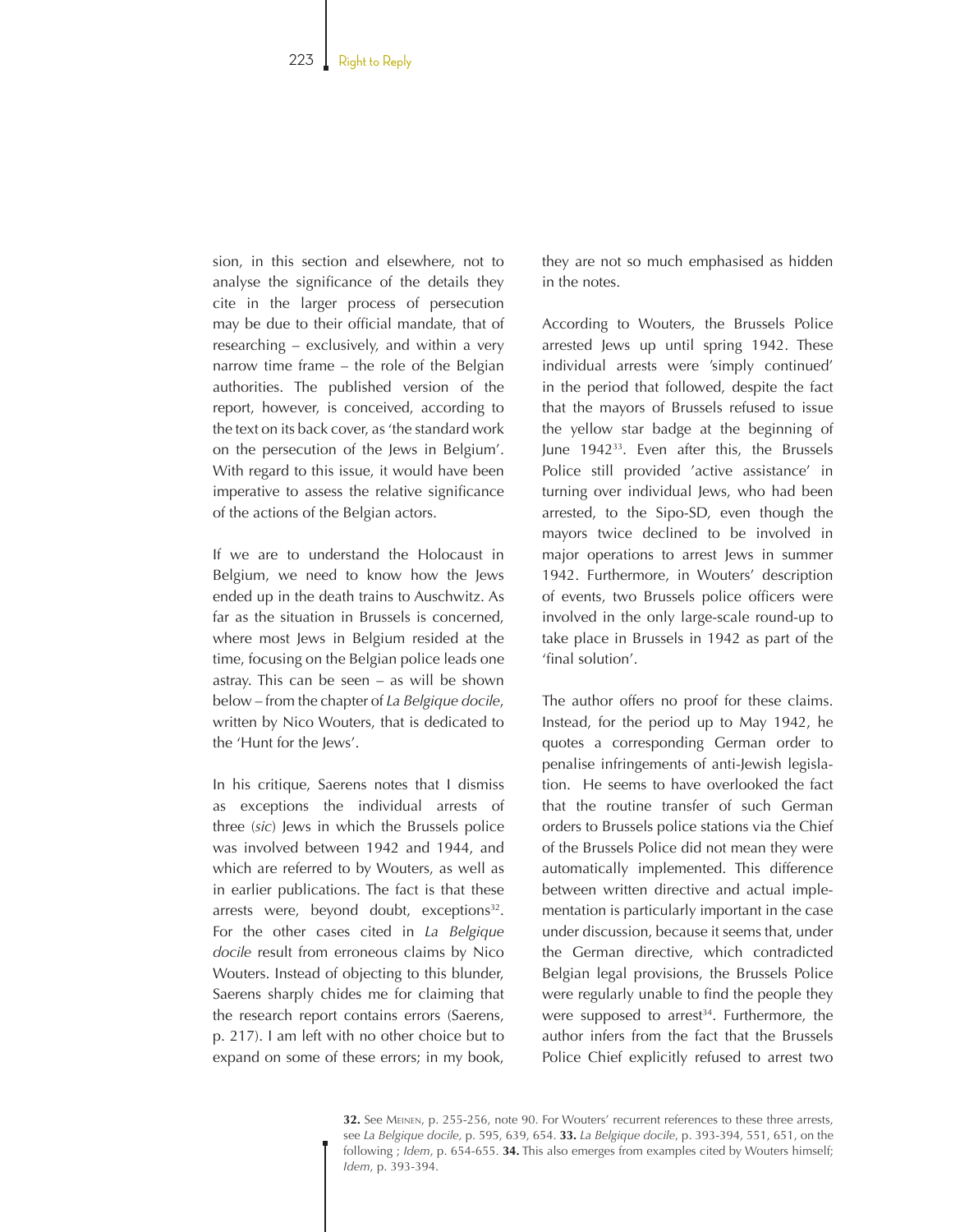Jews in May 1942 that such arrests had taken place previously – without actually being able to cite a single case. On the contrary, the files reveal that an arrest of this kind had indeed been refused at an earlier stage<sup>35</sup>.

Apart from the three exceptions noted above, with reference to the following period, Wouters exclusively cites events that did not actually take place. For example : he incorrectly construes the arrest of members of the Flemish SS for harassing Jews in the Marolles neighbourhood of Brussels as the arrest of Jews<sup>36</sup>. Or he ascribes part of the responsibility for deporting a Jewish woman, who had been under police surveillance, to the Brussels Police because he fails to notice that the Brussels Police had in fact suspended the surveillance and thus enabled the woman to flee37. The author also confuses one of the most famous rescue operations in the history of the *Shoah* in Belgium – the kidnapping of a group of Jewish girls by Brussels partisans from their hiding place in a Catholic convent in Anderlecht, which had been discovered by the Germans – with an arrest by the Gestapo. This allows him to criticise the response of the Brussels Police whose report he cites incorrectly38. At the same time, Wouters quite irresponsibly states that the children, who had been saved, had been deported, without having at his disposal a shred of evidence that this was the case.

Finally, with regard to the large-scale roundup in Brussels in September 1942, here, too, the source Wouters cites provides no evidence for his claims. When he formulates, in detail, the tasks the Belgian police officers are supposed to have assumed ('and they actually block off some of the streets during the roundup and stop people from leaving the district'), he moves into the realm of pure fantasy<sup>39</sup>.

These errors, and the fact that I have discovered only one other arrest operation involving a Brussels police officer in the numerous other sources I have consulted to investigate individual arrests, show that the few arrests of Jews by the Brussels police were without doubt exceptions<sup>40</sup>.

It remains to add that Wouters subsumes under the rubric 'Hunt for the Jews' a number of other

**35.** Brussels chief of police to *Oberfeldkommandantur Brüssel*, 26 March 1942, Brussels city archive, police 40-44, box 39. **36.** Report, Brussels police (second division), 13 June 1942, Brussels city archive, police 40-45, box 41; *La Belgique docile*, p. 595, p. 1339, note 1955. **37.** Report, Brussels-Schaerbeek police, 22 June 1943, Brussels city archive, police 40-45, box 38; *La Belgique docile*, p. 638-639. **38.** Report, Brussels police (ninth district, first division), 21 May 1943, Brussels city archive, police 40-45, box 53; *La Belgique docile*, p. 640. On this rescue operation, see for example Maxime Steinberg, *La Traque des Juifs* (*L'Étoile et le fusil*, vol. 3), tome I, Brussels, Vie ouvrière, 1986, p. 157 and following. **39.** Report, Brussels police (second division), 3 September 1942, Brussels city archive, police 40-45, box 41; *La Belgique docile*, p. 596, 654. When Brussels-based historian Benoît Majerus, the first to suspect that two officers were involved in the round-up in one way or another, makes reference to the German translation of the French police report to support his hypothesis, this is, in my view, misguided. Why should a translation, produced by a third party, be more reliable than the original document? This apart, it is by no means the case that the German words chosen by the translator provide evidence for the two officers having participated in the round-up. Benoît Majerus, "Logiques administratives et persécution anti-juive. La police bruxelloise et les arrestations de 1942", in *Cahiers d'Histoire du Temps présent*, 12, 2003, p. 208-209. See also Steinberg, *La Persécution des Juifs* (as cited in note 13), p. 287. A pertinent German testimony lists the agencies that participated in the round-up and makes no mention of Belgian officers (Meinen, p. 57-58). **40.** Cf. Meinen, p. 202-203.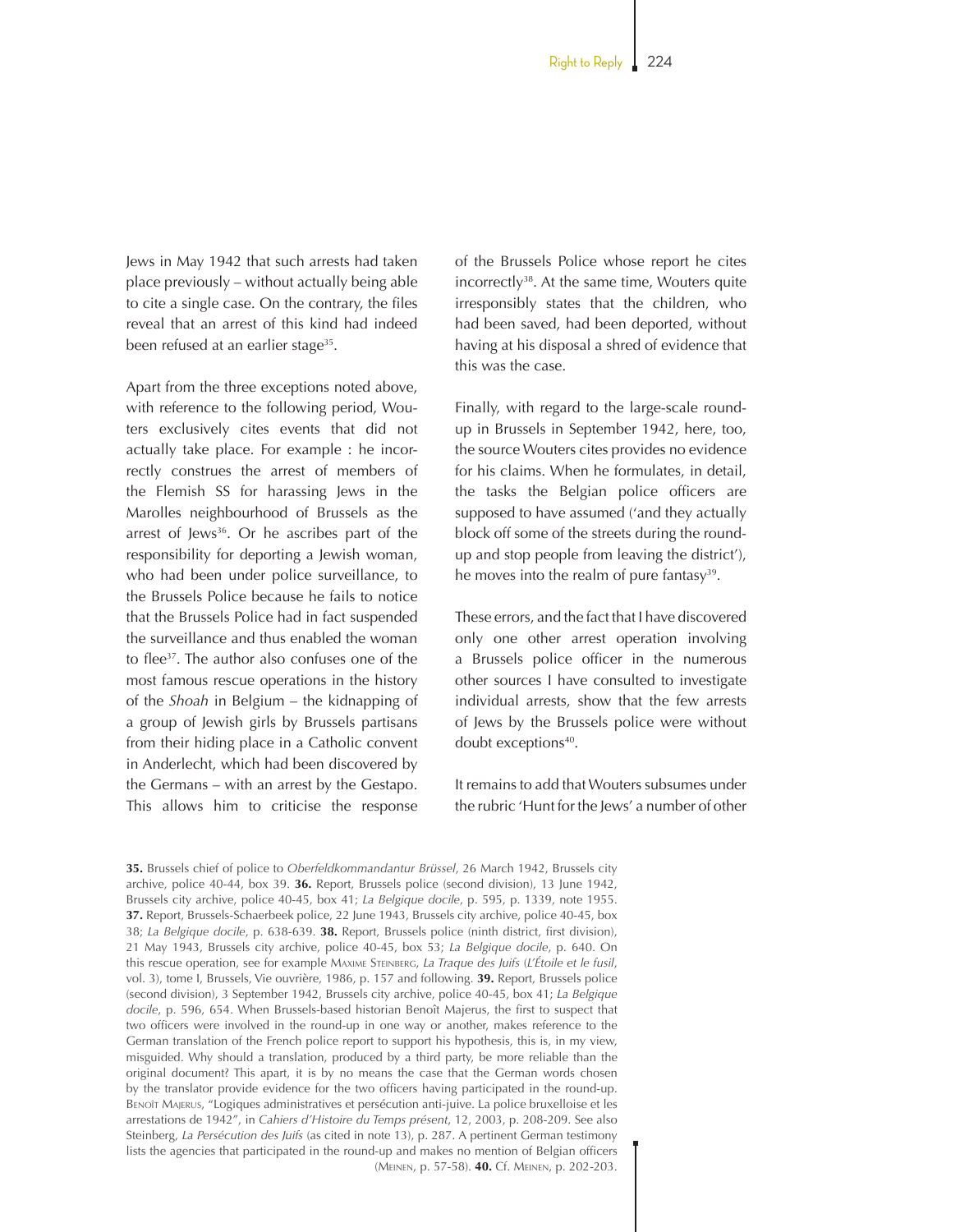facts and circumstances whose relevance to the arrests is questionable and never established by him. For example, Wouters discusses in the chapter on arrests the fact that the Brussels police followed the request of the German military administration and made available to it the registered addresses of individual Jews, as well as lists of Jews with certain nationalities; Wouters also emphasises that such actions 'in fact had practical consequences'<sup>41</sup>. What consequences? Once again, Wouters provides no evidence for his claim, and it remains highly questionable whether the information provided by the Brussels police led to arrests.

What is more, registered addresses were only of very limited use to the Germans when arresting Jews; as early as the beginning of autumn in 1942, the Sipo-SD was citing the escape of Jews from their homes as the reason why round-ups were no longer feasible. While the 'registries of Jews' (*Judenregister*) the Belgian municipalities compiled on German orders were undoubtedly used for the purposes of persecution, they were only of limited use in preparing the deportations, since the files were organised by names of persons, whereas the Sipo-SD required a file organised by neighbourhoods and streets in order to conduct group arrests. The Sipo-SD called not on the municipalities, but on the compulsory Jewish association, the AJB, to compile the basic data for such a file.

Under the rubric 'Hunt for the Jews', Wouters surveys those specific developments that the Brussels police was involved in between 1942 and 1944, either in reality or in his opinion, but he does not ask what facts were relevant to the manhunt; consequently, the historical events that led to the murder of Brussels Jews largely remain in the dark. No other example shows as clearly that the Belgian perspective cannot account for the Holocaust.

### **Untenable Conclusions**

Wouters' dubious treatment of the facts has far-reaching consequences for the conclusions drawn in the research report *La Belgique docile*. The fact that in 1942 the responsible authorities in Brussels refused to participate in major operations intended to lead to the arrest of Jews is largely traced back by Wouters to the political circumstances in Brussels at the time, as well as to the military situation; in his conclusion, Rudi Van Doorslaer largely follows the interpretation proposed by Wouters<sup>42</sup>.

In brief, Wouters argues as follows. Until May 1942, the mayors of Brussels participated in the implementation of the Germans' anti-Jewish decrees. From June 1942 onward, they began to refuse to implement German orders to distribute the yellow star badges, arrest large numbers of Jews and assist the German police in an anti-Jewish round-up; this change of course appeared opportune to the mayors for politico-ideological reasons. The motives of the mayors are mainly to be sought, according to Wouters, in the political constellation of the period : militarily, Germany's dominant position seemed less secure than it had in 1940; on the local level, the creation, rejected by the mayors, of the administrative unit 'Greater Brussels' was imminent, and with it the deposition of the mayors, such that they had nothing left to lose. Their change of course was also motivated by the fact that in early June 1942,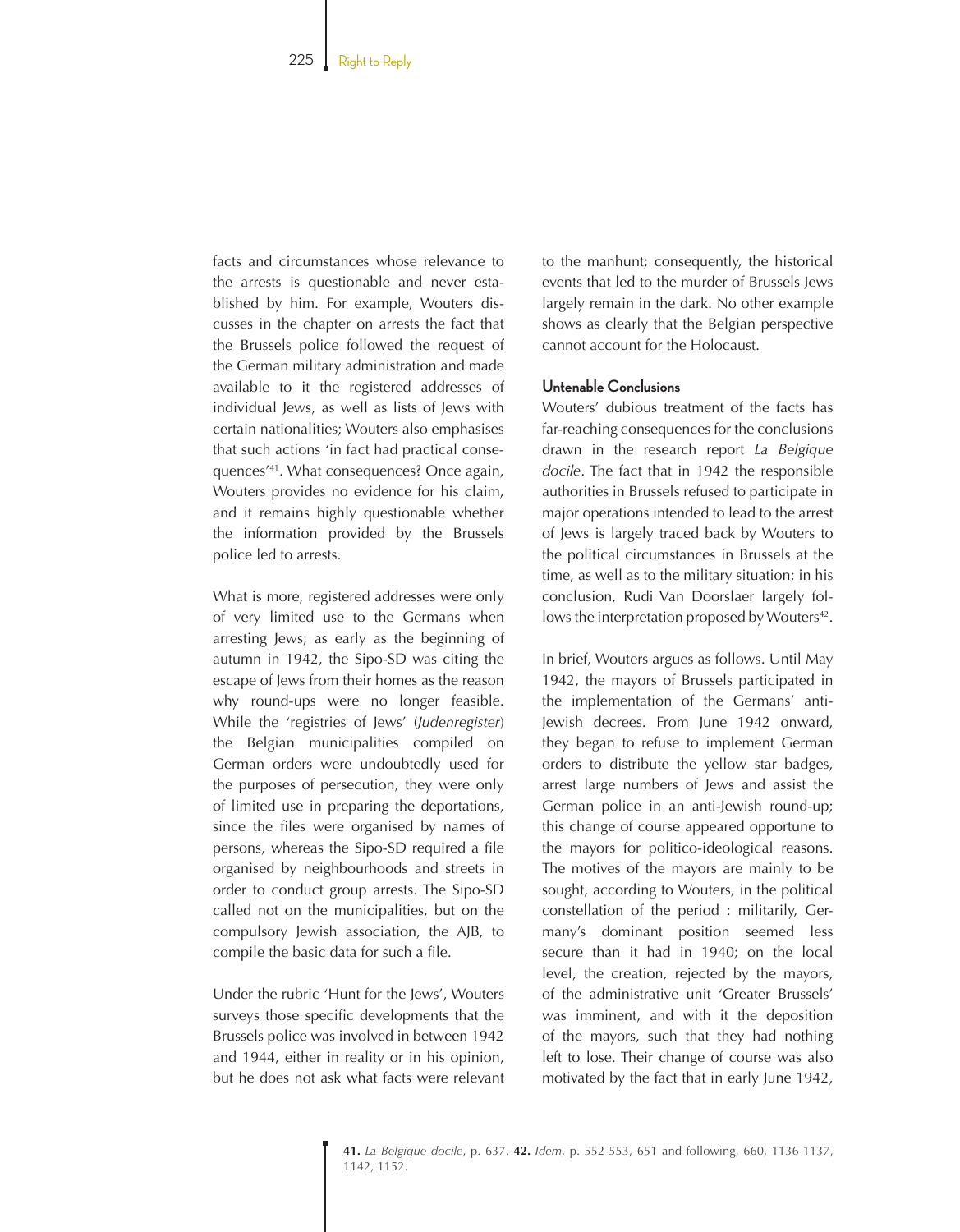the German Field Gendarmerie had used a pretence to involve Brussels policemen in the arrest and hostage-taking of former members of the Belgian military. Given this context, the mayors decided to issue a political signal and demonstrate their patriotism by refusing to implement the anti-Jewish orders issued by the Germans, not least because they hoped thereby to give their imminent resignation a patriotic veneer.

Wouters' interpretation stands and falls with the unproven claim that the Brussels police arrested Jews until the spring of 1942, a claim he presents as fact, without having discovered a single case of such arrests actually occurring. For only if the Brussels police had indeed conducted arrests on German orders until the spring of 1942 could the fact that the mayor of Brussels refused collaboration in major anti-Jewish arrest operations in the summer of 1942 be interpreted as a change of course $43$ .

In reality, the chief of the Brussels police was already regularly refusing, with the support of the local senior prosecutor (*Procureur du Roi*), German requests for arrest from mid-1941 onward at the latest, to the extent that implementing such requests would have violated Belgian law. Initially, the German military administration had accepted these refusals. But in June 1942, after the taking of hostages had provoked a conflict, the military administration attempted to force the Brussels police to comply with its requests for arrest, referring to a relevant decree issued by the German military commander<sup>44</sup>. This German order, which Wouters fails to take into account, was the reason why the chief of the Brussels police called on the mayors of the conurbation to reach a principled decision, which they did in early July 1942. Thus their choice not to comply with the orders of the military administration and to reject German requests for arrest on legal grounds was not an independent Belgian reaction to the hostage-takings, the general political situation in Brussels or the development of the war, but rather due to the military administration breaking with the status quo and ceasing to accept the non-collaboration of the Brussels police, which it had previously tolerated.

Wouters ignores this context and formulates the claim, neither proven nor plausible, that the Brussels police arrested Jews until May 1942. It is only thus that he can interpret the mayor of Brussels' twofold refusal to participate in major anti-Jewish arrest operations or roundups as an opportune change of course to be traced back to the general political situation in the summer of 1942. Thus Wouters' erroneous claims lead to false conclusions in his text, and these conclusions are not rendered any less false by Van Doorslaer's reiteration of them in his conclusion.

**<sup>43.</sup>** To be sure, there is one document that could lead one to suspect such a change of course. In early September 1942, the Brussels police justified its unwillingness to participate in a major German anti-Jewish round-up by communicating to the German Sipo-SD that the mayor of the city of Brussels had decided, following a comparable earlier arrest operation – the reference was to the hostages taken in June 1942 –, that the police forces subordinate to him were to be generally prohibited from participating in German-led arrests. (Cf. Majerus [as cited in note 34], upon whose preliminary works Wouters' account rests, and *La Belgique docile,* p. 595-596, 390 and following.) But this statement was primarily intended to provide a member of the Sipo-SD with an ulterior justification for the rejection of arbitrary arrests which had characterised the practice of the Brussels police for some time. **44.** Meinen, p. 44. Cf. Benoît Majerus, *Occupations et logiques policières : La police bruxelloise en 1914-1918 et 1940-1945*, Brussels, Académie royale de Belgique, 2007.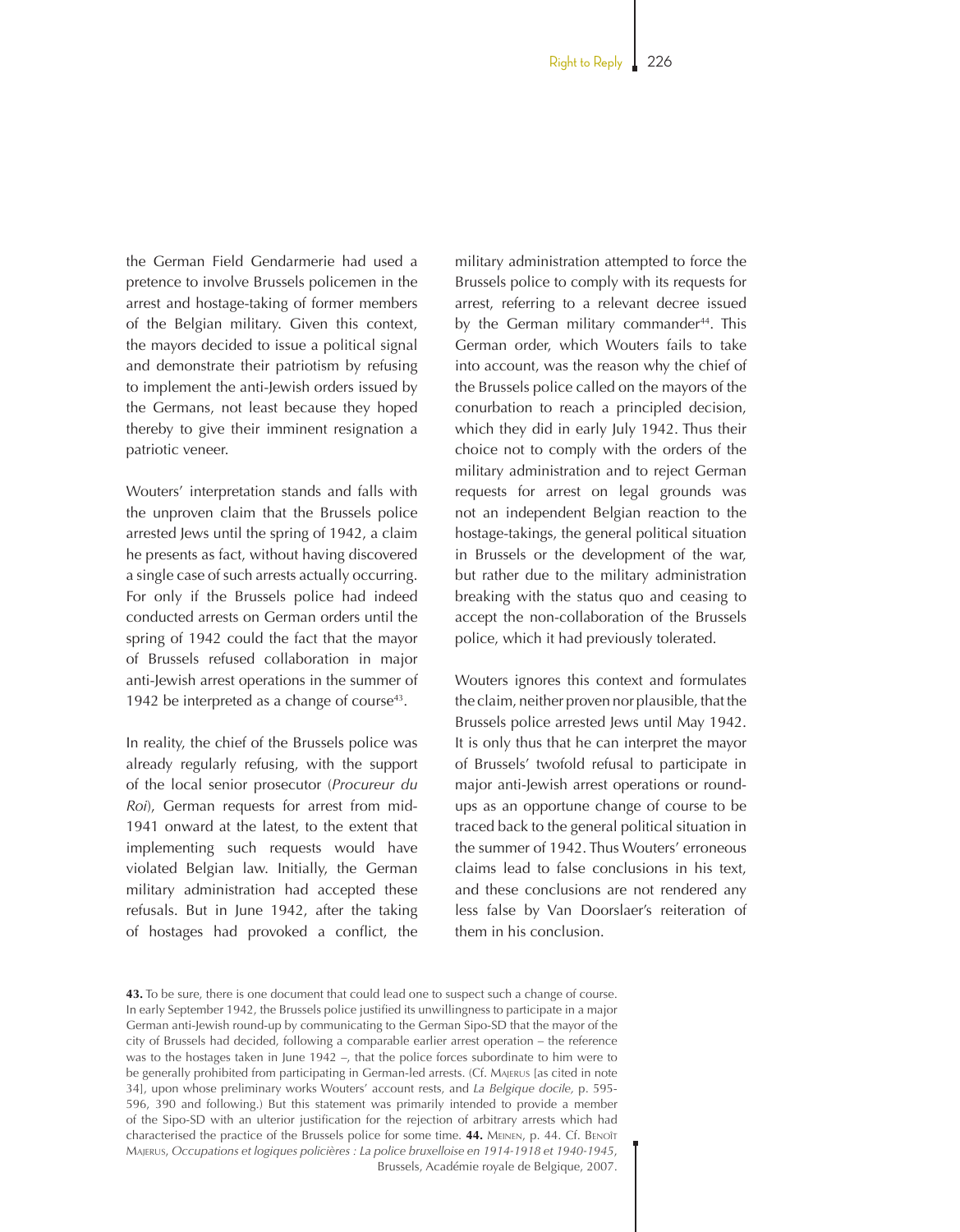#### **Criticism Unwelcome?**

In his review, Saerens makes it seem as if I had criticised the scholarly literature too harshly<sup>45</sup>. There is one case with regard to which I am glad to respond to Saerens' remark, as it allows me to rectify a misunderstanding. The reviewer, working from the Dutch translation of my book, incriminates me for claiming that previous research has scarcely taken into account the German offices involved in the arrests; a glance at the original or the French translation suffices to see that my phrase by no means referred to all German offices, but remained indeterminate, and that in the passage immediately following, I refer exclusively to the *Devisenschutzkommando* and to the German border guards, whose participation in individual arrests had indeed previously been overlooked, as Saerens himself concedes46.

Apart from this detail, I can only reject Saerens' verdict. It is true that on a number of occasions, my book engages critically with existing research findings and that I refer, in the notes, to publications presenting interpretations different from my own, explaining why I arrive at other conclusions. But objective argument is part of academic custom – including in Belgium, if I am not mistaken – and moves scholarship forward. What I do not do is accuse a colleague of things he or she never wrote, and most importantly, I never attribute base motives to someone for defending a position different from my own. And yet the article by Saerens published in the previous issue of this journal closes with the words : "She [Meinen] gives the impression she

uses a consciously conflictual tone in order to strategically distinguish herself and her book from the rest of Belgian historiography" (Saerens, p. 217).

This statement denies the scholarly intention behind my critique. Originally, it goes back not to Lieven Saerens but to the historian Rudi Van Doorslaer. On 7 December 2011, on the occasion of the presentation of my book on the premises of the Cegesoma, of which he is the director, Van Doorslaer was the first to utter words to the effect that I would not have had to criticise the Cegesoma research report *La Belgique docile* in order to present my own book in a favourable light.

I can only conclude from this that some colleagues at the Cegesoma seem to be acting in accordance with the motto that the best way to respond to criticism is to criticise the critic. This is not conducive to objective discussion, and surely we are all interested in such discussion.

#### **Conclusion**

Lieven Saerens accuses me of trivialising, in my book, the participation of 'the Belgians' in the persecution of the Jews. But he presents no valid argument to counter my account. Moreover, Saerens repeatedly criticises my work for taking a one-sided German perspective. This accusation is also unfounded.

As far as the Belgian authorities are concerned, I have, on the contrary, been the first to formulate a comprehensive assessment

**45.** One example: "(…) in many cases she [Meinen] addresses factual details that do not undermine the fundamental analysis of those earlier studies in any way. By using this systematically confrontational mode, Meinen creates a rhetoric which tends to suggest that her own analysis is the 'sole truth', and that the Germans were the only real perpetrators" (Saerens, p. 203). **46.** Meinen, p. 14; cf. Saerens, p. 217.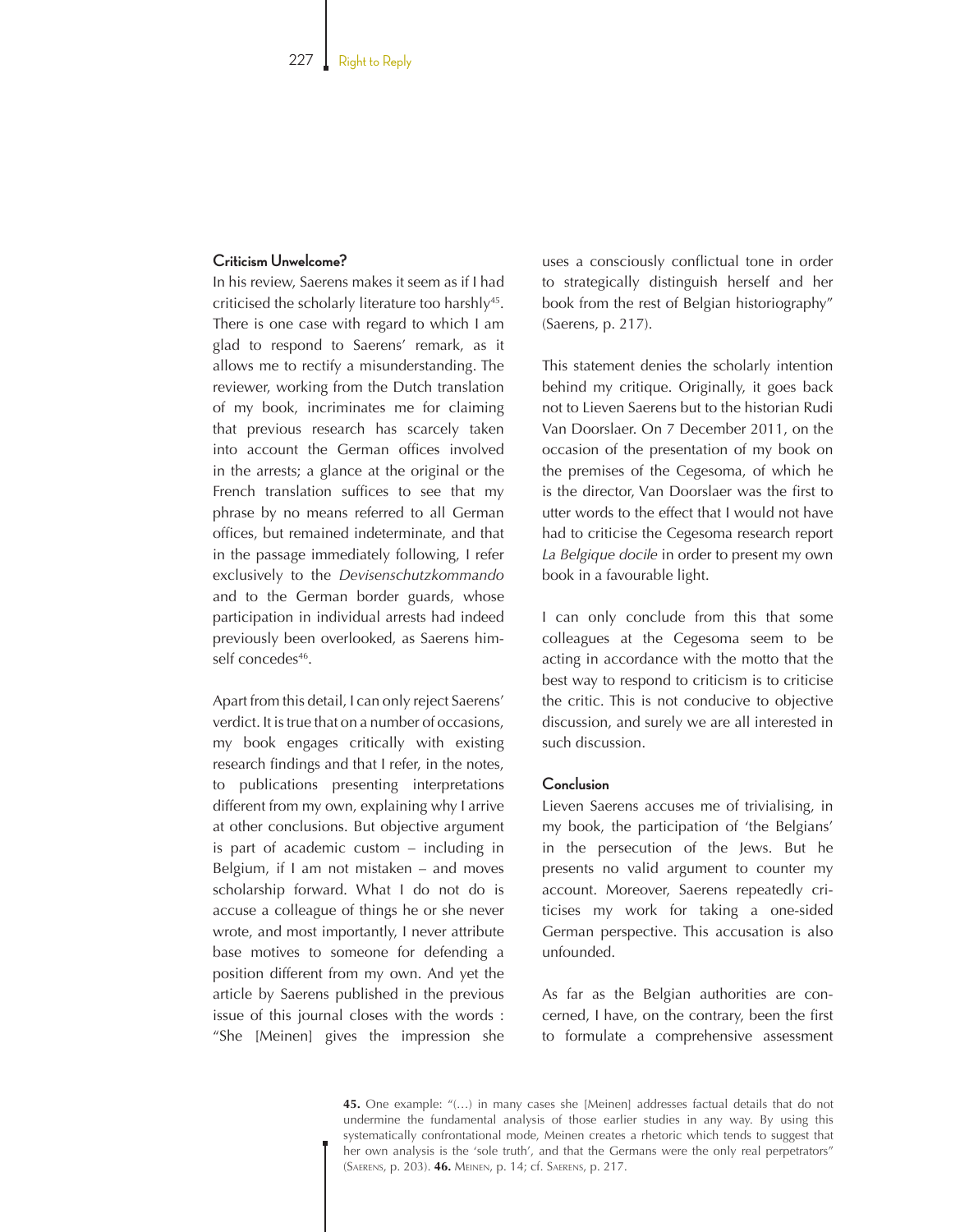of the degree to which they were involved in preparing the deportations to Auschwitz. About a fifth of the victims of the *Shoah* in Belgium fell into the hands of the Sipo-SD and were taken to the Mechelen transit camp with the aid of the Belgian authorities. In emphasising the comparatively marginal significance of the Belgian police, I am not at all concerned with rescuing the 'honour of the Belgians', as Saerens polemically puts it in one passage. Rather, I am concerned with shedding light on the murder of the Jews.

From the international perspective of Holocaust studies, it is a matter of finding out how the crime could be perpetrated, which actors were decisive, what factors determined the magnitude of the number of victims and how many Jews survived. The relevant factors include, as Saerens knows, not just the extent of the participation of local authorities and the behaviour of the non-Jewish population, but also the specific German occupation regime and Jewish responses, to name only the bestknown aspects.

Comparative consideration of several *Wehrmacht*-occupied countries can guard against narrowing the analysis down to a single factor and over-hastily taking this factor to be decisive. Thus a glance at France reveals that the French police was much more heavily involved in the arrest of Jews than the Belgian police, and that the proportion of victims from the total Jewish population of France (25 per cent) was much lower than the corresponding proportion for Belgium (42 per cent). This seems paradoxical, but it shows that the Vichy regime's willingness to collaborate needs to be understood as only *one of several* important factors. One key reason for the different scales assumed by the murder of the European Jews in these two countries is no doubt to be found in the divergent compositions of their Jewish communities, with a lower proportion of foreign and stateless Jews in France. Geographical circumstances surely also played an important role; France provided those who sought to escape the German-occupied part of Europe with a far more favourable starting point than Belgium<sup>47</sup>.

If, however, only a minority of the Jews deported from Belgium were arrested by the local police, there is no way for Holocaust research not to focus its attention on the German authorities. This is particularly true of the major city of Brussels, then home to the largest number of Jews by far. Here the involvement of the local police was next to nil. For this reason, Wouters' account, in *La Belgique docile*, of the Belgian capital and the 'Hunt for the Jews' is not conducive to understanding the history of the Holocaust as a whole. Whoever may have had the idea to declare this research report on the role of the Belgian authorities 'the standard work on the persecution of the Jews in Belgium', they clearly overlooked that such a standard work would have to focus on the question of who arrested the Jews murdered in Auschwitz. When Wouters attempts to prove that the Brussels police was more strongly involved than emerges from the research of other scholars, this leads not only to serious errors, but also to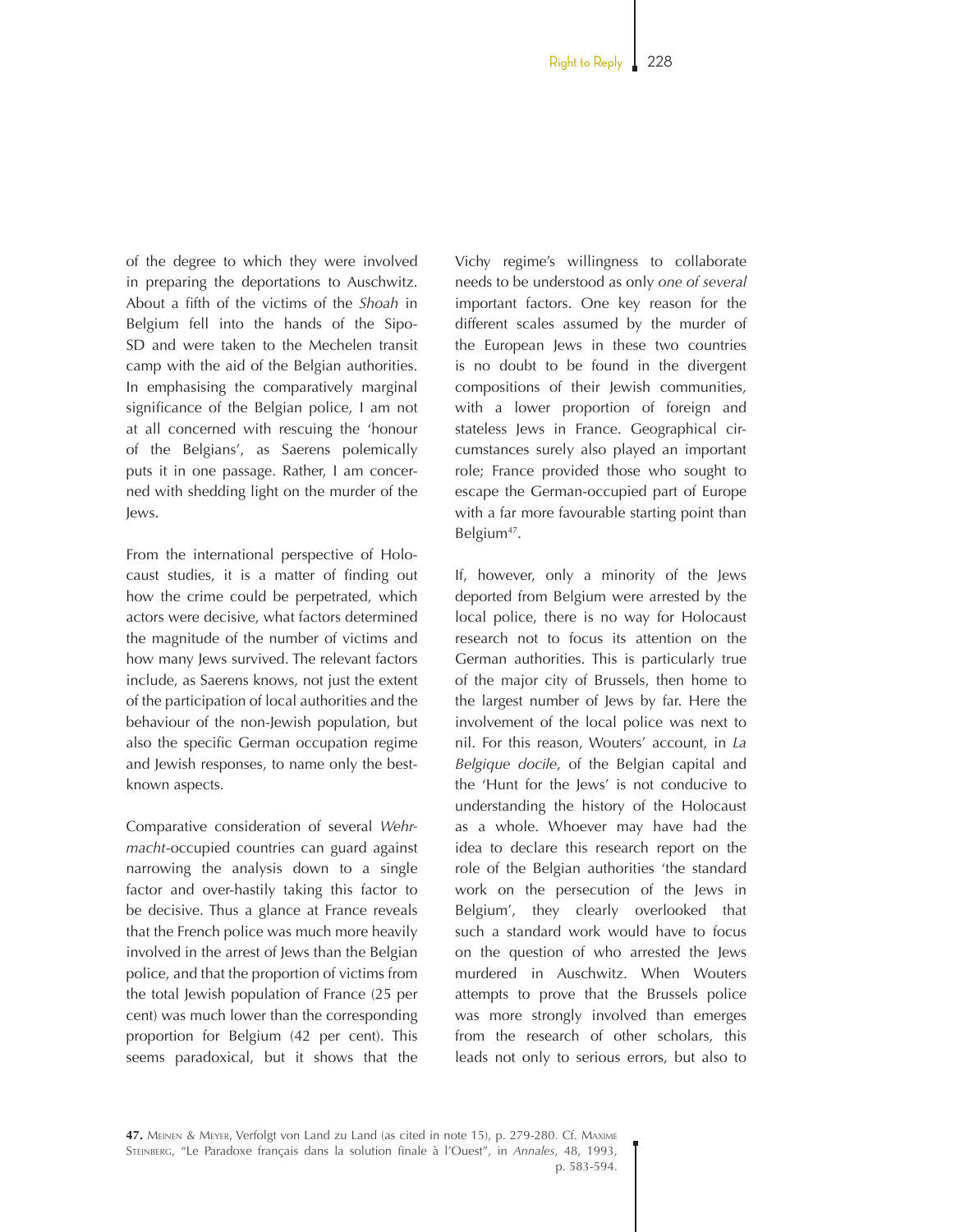false conclusions being drawn in the research report.

On the other hand, Wouters misses the fact that is genuinely relevant to the situation in Brussels : the Brussels authorities – first the chief of police, aided by the senior prosecutor (*Procureur du Roi*), and then the mayors – decided to refuse to conduct arbitrary arrests. This was the most certain way of guarding against becoming involved in the preparations for the deportations to Auschwitz. After all, the arrests of Jewish men, women and children were arbitrary arrests *par excellence*. Thus the attempt of the occupants to make the Brussels police participate in the major Brussels roundup of September 1942 by appealing to xenophobic feelings of resentment and emphasising that only foreign Jews would be arrested also failed<sup>48</sup>.

How extraordinary the reaction of the responsible authorities in Brussels was can be seen from the fact that in occupied France, the Sipo-SD was able to make the police participate in the arrest of Jews because and for as long as it sought its victims among Jewish immigrants and refugees. Moreover, it is generally true of the destruction of the European Jews that foreigners and stateless persons were most at risk, unless they could count on the protection of a third state power. Thus it is quite remarkable, with regard to the history of the *Shoah*, that the Brussels authorities were not available for the arrest of Jews, because they rejected arrests as incompatible with Belgian law. In this way, even foreign

Jews – who constituted the overwhelming majority within the Jewish community in Belgium – were not abandoned to the Germans; this holds true regardless of whether or not Brussels officials cultivated anti-Semitic or xenophobic feelings of resentment.

Concerning the Belgian collaborators who aided the occupying authorities in identifying the whereabouts of Jews or arresting Jews, it is absurd for Saerens to claim that I downplay their role. Saerens is scarcely interested in the fact that my book contains new findings on the use of these informers and auxiliary police forces, as well as on their way of operating and their significance. He criticises my nuanced perspective, namely the observation that these persons were almost exclusively underlings of the Germans. But just as in the case of the Belgian police, a nuanced assessment is needed if one is to gauge the relative share of various groups in the implementation of a crime characterised by a division of labour. From an international perspective, it is striking that when it came to arresting Jews, the Germans allowed these collaborators to act independently only to a very limited extent. The fact that they made an effort to control their Belgian accomplices means nothing less than that the use of German personnel remained necessary, and that the Germans were by no means capable of fully delegating a large number of arrests to local forces, as they were able to do in France and the Netherlands.

In addition to this, the German police in Belgium – in contrast with the German